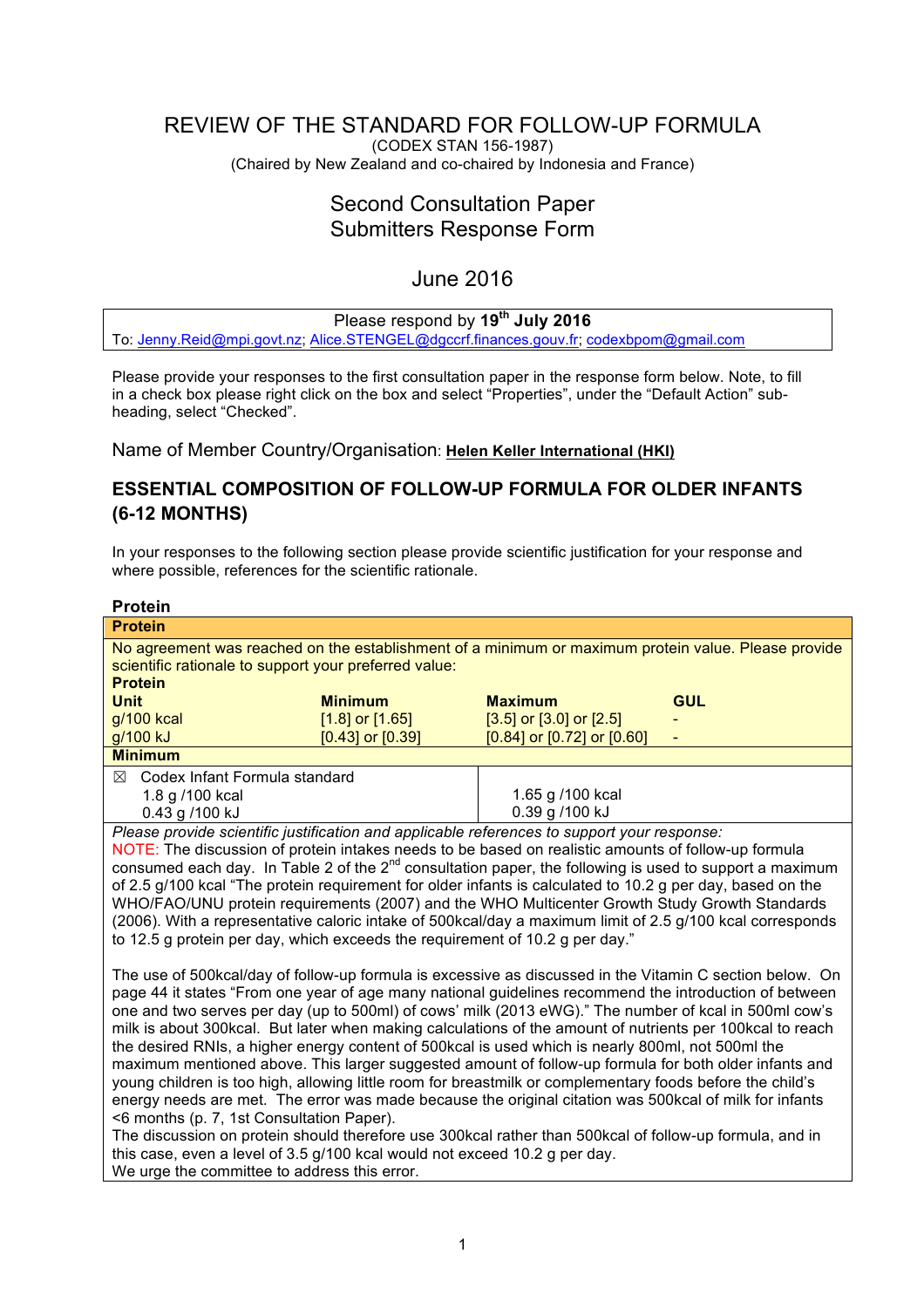| <b>Maximum</b>                                                                                                                                                                                                                                  |                             |                              |                                                                                                                                                                                                                      |  |
|-------------------------------------------------------------------------------------------------------------------------------------------------------------------------------------------------------------------------------------------------|-----------------------------|------------------------------|----------------------------------------------------------------------------------------------------------------------------------------------------------------------------------------------------------------------|--|
| 3.5 g /100 kcal                                                                                                                                                                                                                                 | Codex IF std                |                              | <b>EFSA</b>                                                                                                                                                                                                          |  |
| 0.84 g /100 kJ                                                                                                                                                                                                                                  | 3.0 g /100 kcal             |                              | 2.5 g /100 kcal                                                                                                                                                                                                      |  |
|                                                                                                                                                                                                                                                 | 0.72 g /100 kJ              |                              | 0.60 g /100 kJ                                                                                                                                                                                                       |  |
| Please provide scientific justification and applicable references for your response:                                                                                                                                                            |                             |                              |                                                                                                                                                                                                                      |  |
| <b>Footnote 6</b>                                                                                                                                                                                                                               |                             |                              |                                                                                                                                                                                                                      |  |
| The majority of the eWG supported retaining elements of footnote 6.                                                                                                                                                                             |                             |                              |                                                                                                                                                                                                                      |  |
| f <sup>6)</sup> Follow-up formula based on <del>non-hydrolysed</del> intact milk protein containing [ <del>less than 2</del> 1.65 to 1.8 g<br>protein/100 kcal] and follow-up [formula based on hydrolysed protein [containing less than 2.25 g |                             |                              |                                                                                                                                                                                                                      |  |
| protein/100 kcal] should be clinically evaluated                                                                                                                                                                                                |                             |                              |                                                                                                                                                                                                                      |  |
| containing less than [2.25 g/100 kcal] should be clinically evaluated.                                                                                                                                                                          |                             |                              | Regarding formulas based on hydrolysed protein, please state whether you think that all, or only those                                                                                                               |  |
| All formulas based on hydrolysed protein should                                                                                                                                                                                                 |                             |                              | Formulas based on hydrolysed protein                                                                                                                                                                                 |  |
| be clinically evaluated                                                                                                                                                                                                                         |                             |                              | containing less than 2.25 g/100 kcal should be                                                                                                                                                                       |  |
| Please provide justification for your response.                                                                                                                                                                                                 |                             | clinically evaluated         |                                                                                                                                                                                                                      |  |
|                                                                                                                                                                                                                                                 |                             |                              |                                                                                                                                                                                                                      |  |
|                                                                                                                                                                                                                                                 |                             |                              | Regarding formulas based on intact/non-hydrolysed protein please note that your responses to these                                                                                                                   |  |
| to refine the wording in square brackets if the eWG cannot come to agreement on a minimum value.                                                                                                                                                |                             |                              | questions do not imply that you support a minimum of 1.8 g/100 kcal or 1.65 g/100 kcal. They will be used                                                                                                            |  |
|                                                                                                                                                                                                                                                 |                             |                              |                                                                                                                                                                                                                      |  |
|                                                                                                                                                                                                                                                 |                             |                              | Please state whether you support the proposal to amend the reference these types of formulas to intact                                                                                                               |  |
| milk protein.                                                                                                                                                                                                                                   |                             |                              |                                                                                                                                                                                                                      |  |
| intact milk protein                                                                                                                                                                                                                             |                             |                              | non-hydrolysed milk protein                                                                                                                                                                                          |  |
| Please provide justification for your response.                                                                                                                                                                                                 |                             |                              |                                                                                                                                                                                                                      |  |
| Regardless of the minimum protein level agreed to in Section 3.1, do you think that clinical evaluation<br>would be required for any formulas based on intact/non-hydrolysed milk protein?                                                      |                             |                              |                                                                                                                                                                                                                      |  |
| Yes, all formulas containing                                                                                                                                                                                                                    |                             | Yes, all formulas containing | no requirements for clinical                                                                                                                                                                                         |  |
| 1.65-1.8 g/100 kcal require                                                                                                                                                                                                                     | 1.65-2.0 g/100 kcal require |                              | evaluation of non-hydrolysed                                                                                                                                                                                         |  |
| clinically evaluation                                                                                                                                                                                                                           | clinically evaluation       |                              | formulas would be required at                                                                                                                                                                                        |  |
| 1.65-1.8 g/100 kcal<br>Please provide justification for your response.                                                                                                                                                                          |                             |                              |                                                                                                                                                                                                                      |  |
|                                                                                                                                                                                                                                                 |                             |                              |                                                                                                                                                                                                                      |  |
| If the eWG and Committee supported adoption of a minimum of 1.65 g/100 kcal for formula based on                                                                                                                                                |                             |                              |                                                                                                                                                                                                                      |  |
|                                                                                                                                                                                                                                                 |                             |                              | intact/non-hydrolysed milk protein, do you support the recommendation that the minimum protein level<br>which requires clinical evaluation is placed in the footnote, rather than in the table? See Error! Reference |  |
| source not found. above                                                                                                                                                                                                                         |                             |                              |                                                                                                                                                                                                                      |  |
| Yes                                                                                                                                                                                                                                             |                             | No                           |                                                                                                                                                                                                                      |  |
|                                                                                                                                                                                                                                                 |                             |                              |                                                                                                                                                                                                                      |  |
|                                                                                                                                                                                                                                                 |                             |                              |                                                                                                                                                                                                                      |  |
|                                                                                                                                                                                                                                                 |                             |                              |                                                                                                                                                                                                                      |  |
| <b>Vitamin K</b>                                                                                                                                                                                                                                |                             |                              |                                                                                                                                                                                                                      |  |
| <b>Vitamin K</b>                                                                                                                                                                                                                                |                             |                              |                                                                                                                                                                                                                      |  |
| The Chairs propose that the following drafting of vitamin K requirements for follow-up formula for<br>older infants is recommended for adoption by the Committee:                                                                               |                             |                              |                                                                                                                                                                                                                      |  |
|                                                                                                                                                                                                                                                 |                             |                              |                                                                                                                                                                                                                      |  |
| <b>Vitamin K</b>                                                                                                                                                                                                                                |                             |                              |                                                                                                                                                                                                                      |  |
| <b>Unit</b>                                                                                                                                                                                                                                     | <b>Minimum</b>              | <b>Maximum</b>               | <b>GUL</b>                                                                                                                                                                                                           |  |
| mg/100 kcal<br>4<br>mg/100 kJ<br>1                                                                                                                                                                                                              |                             |                              | 27<br>6.5                                                                                                                                                                                                            |  |
|                                                                                                                                                                                                                                                 |                             |                              |                                                                                                                                                                                                                      |  |

*Please comment on this proposal and provide your justification*: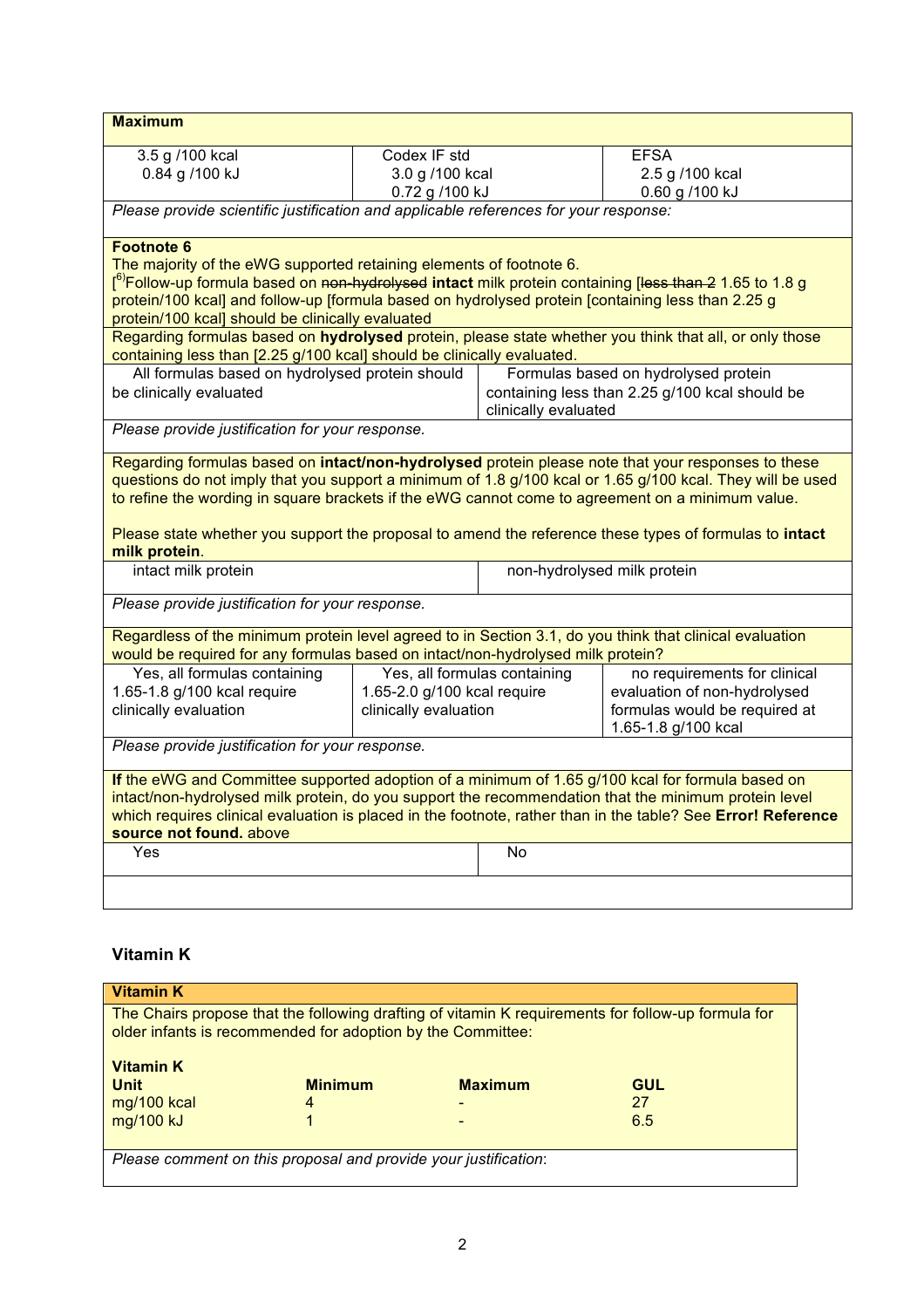## **Vitamin C**

| <b>Vitamin C</b>                                                                                                                                                                                                        |                |            |                   |         |          |                                                   |               |                                     |                                                                                                                  |  |
|-------------------------------------------------------------------------------------------------------------------------------------------------------------------------------------------------------------------------|----------------|------------|-------------------|---------|----------|---------------------------------------------------|---------------|-------------------------------------|------------------------------------------------------------------------------------------------------------------|--|
|                                                                                                                                                                                                                         |                |            |                   |         |          |                                                   |               |                                     | No eWG consensus was reached on the establishment of a minimum vitamin C value. Based on the eWG                 |  |
| responses, please provide rationale to support your preferred value in square brackets:                                                                                                                                 |                |            |                   |         |          |                                                   |               |                                     |                                                                                                                  |  |
| Vitamin C <sup>15)</sup>                                                                                                                                                                                                |                |            |                   |         |          |                                                   |               |                                     |                                                                                                                  |  |
| <b>Unit</b>                                                                                                                                                                                                             |                |            | <b>Minimum</b>    |         |          | <b>Maximum</b>                                    |               |                                     | <b>GUL</b><br>$70^{16}$                                                                                          |  |
| mg/100 kcal                                                                                                                                                                                                             |                |            | [10]              | $[4]$   |          |                                                   |               |                                     | $17^{16}$                                                                                                        |  |
| mg/100 kJ                                                                                                                                                                                                               |                |            | $[2.5]$ $[0.96]$  |         |          |                                                   |               |                                     |                                                                                                                  |  |
| <sup>15)</sup> expressed as ascorbic acid                                                                                                                                                                               |                |            |                   |         |          |                                                   |               |                                     | <sup>16)</sup> This GUL has been set to account for possible high losses over shelf-life in liquid formulas; for |  |
| powdered products lower upper levels should be aimed for.                                                                                                                                                               |                |            |                   |         |          |                                                   |               |                                     |                                                                                                                  |  |
| <b>Minimum levels</b>                                                                                                                                                                                                   |                |            |                   |         |          |                                                   |               |                                     |                                                                                                                  |  |
| ⊠ Codex IF Standard                                                                                                                                                                                                     |                |            |                   |         |          | $\square$ EFSA                                    |               |                                     |                                                                                                                  |  |
| 10 mg/100 kcal                                                                                                                                                                                                          |                |            |                   |         |          |                                                   | 4 mg/100 kcal |                                     |                                                                                                                  |  |
| 2.5 mg/100 kJ                                                                                                                                                                                                           |                |            |                   |         |          | 0.96 kJ/100 kcal                                  |               |                                     |                                                                                                                  |  |
| Taking a precautionary approach and aligned with                                                                                                                                                                        |                |            |                   |         |          | Based on vitamin C requirement levels established |               |                                     |                                                                                                                  |  |
| the Codex Infant Formula Standard                                                                                                                                                                                       |                |            |                   |         |          |                                                   |               |                                     | by EFSA, taking into account that complementary                                                                  |  |
|                                                                                                                                                                                                                         |                |            |                   |         |          |                                                   |               | foods are consumed from six months. |                                                                                                                  |  |
|                                                                                                                                                                                                                         |                |            |                   |         |          |                                                   |               |                                     | Please provide your preferred response: We believe there is an error in the $2^{nd}$ Consultation paper which    |  |
|                                                                                                                                                                                                                         |                |            |                   |         |          |                                                   |               |                                     | affects the amount proposed for vitamin C. On page 44 it states "From one year of age many national              |  |
|                                                                                                                                                                                                                         |                |            |                   |         |          |                                                   |               |                                     | guidelines recommend the introduction of between one and two serves per day (up to 500ml) of cows' milk          |  |
| (2013 eWG)." The number of kcal in 500ml cow's milk is about 300kcal. But later when making                                                                                                                             |                |            |                   |         |          |                                                   |               |                                     |                                                                                                                  |  |
|                                                                                                                                                                                                                         |                |            |                   |         |          |                                                   |               |                                     | calculations of the amount of nutrients per 100kcal to reach the desired RNIs, a higher energy content of        |  |
|                                                                                                                                                                                                                         |                |            |                   |         |          |                                                   |               |                                     | 500kcal is used (p. 8, 17, 21, 69) which is nearly 800ml, not 500ml the maximum mentioned above. This            |  |
|                                                                                                                                                                                                                         |                |            |                   |         |          |                                                   |               |                                     | larger suggested amount of follow-up formula for both older infants and young children is too high,              |  |
|                                                                                                                                                                                                                         |                |            |                   |         |          |                                                   |               |                                     | allowing little room for breastmilk or complementary foods before the child's energy needs are met.              |  |
|                                                                                                                                                                                                                         |                |            |                   |         |          |                                                   |               |                                     | The error was made because the original citation was 500 kcal of milk for infants <6 months (p.7, $1st$          |  |
|                                                                                                                                                                                                                         |                |            |                   |         |          |                                                   |               |                                     | Consultation Paper). "Lowering the minimum requirement to 1µg/100 kcal would still enable young                  |  |
|                                                                                                                                                                                                                         |                |            |                   |         |          |                                                   |               |                                     | infants (0-6 months) to meet the WHO/FAO requirements assuming average intake of 500kcal of                      |  |
| formula."                                                                                                                                                                                                               |                |            |                   |         |          |                                                   |               |                                     |                                                                                                                  |  |
|                                                                                                                                                                                                                         |                |            |                   |         |          |                                                   |               |                                     |                                                                                                                  |  |
|                                                                                                                                                                                                                         |                |            |                   |         |          |                                                   |               |                                     | Table 1 illustrates why 500kcal is not appropriate for older infants and young children. For breastfed           |  |
| children, the proposed 500kcal/day in addition to average breast milk intakes is completely                                                                                                                             |                |            |                   |         |          |                                                   |               |                                     |                                                                                                                  |  |
| untenable. The infant would exceed his/her daily caloric requirement from this much follow-up formula                                                                                                                   |                |            |                   |         |          |                                                   |               |                                     |                                                                                                                  |  |
| with no complementary foods eaten at all. The toddler would essentially have no room for any                                                                                                                            |                |            |                   |         |          |                                                   |               |                                     |                                                                                                                  |  |
| complementary foods. Clearly, this amount of follow-up formula would have to replace breast milk intake<br>just to get down to caloric requirements and it would have to be much lower to make room for other           |                |            |                   |         |          |                                                   |               |                                     |                                                                                                                  |  |
|                                                                                                                                                                                                                         |                |            |                   |         |          |                                                   |               |                                     |                                                                                                                  |  |
| complementary foods.                                                                                                                                                                                                    |                |            |                   |         |          |                                                   |               |                                     |                                                                                                                  |  |
| For non-breastfed children, for infants (< 12 months of age), 500kcal/day from follow-up formula is                                                                                                                     |                |            |                   |         |          |                                                   |               |                                     |                                                                                                                  |  |
|                                                                                                                                                                                                                         |                |            |                   |         |          |                                                   |               |                                     |                                                                                                                  |  |
|                                                                                                                                                                                                                         |                |            |                   |         |          |                                                   |               |                                     | extremely high and leaves virtually no room for complementary foods. After 12 months, the proposed               |  |
| intake of follow-up formula is considerably higher than the milk intake of a breastfed child. This intake<br>level is at the upper end of the range of milk intakes recommended for non-breastfed children receiving no |                |            |                   |         |          |                                                   |               |                                     |                                                                                                                  |  |
|                                                                                                                                                                                                                         |                |            |                   |         |          |                                                   |               |                                     |                                                                                                                  |  |
| up formula even in a non-breastfed child.                                                                                                                                                                               |                |            |                   |         |          |                                                   |               |                                     | other animal-source foods. It seems hard to justify that the majority of calories should come from follow-       |  |
|                                                                                                                                                                                                                         |                |            |                   |         |          |                                                   |               |                                     | Table 1. Comparison of energy requirements, breastmilk intakes and proposed energy from FUF*                     |  |
|                                                                                                                                                                                                                         |                |            |                   |         |          |                                                   |               |                                     |                                                                                                                  |  |
|                                                                                                                                                                                                                         |                |            | Total             |         |          |                                                   |               |                                     |                                                                                                                  |  |
|                                                                                                                                                                                                                         |                |            | Proposed expected |         |          |                                                   |               |                                     |                                                                                                                  |  |
|                                                                                                                                                                                                                         | <b>Bmilk</b>   | amt of     | intake for        |         | Energy   |                                                   | % from        |                                     |                                                                                                                  |  |
| Age of infant                                                                                                                                                                                                           | intake         | <b>FUF</b> | bfed child        |         | required |                                                   | <b>Bmilk</b>  | % from FUF                          | % from Bmilk or FUF                                                                                              |  |
|                                                                                                                                                                                                                         | (kcal/d range) | (kcal/d)   | (kcal/d)          |         | (kcal/d) |                                                   |               |                                     |                                                                                                                  |  |
| $6-8$ mos                                                                                                                                                                                                               | 413-486        | 500        |                   | 913-986 | 600      |                                                   | 69-81%        | 83%                                 | 152-164%                                                                                                         |  |
| 9-11 mos                                                                                                                                                                                                                | 375-379        | 500        |                   | 875-879 | 700      |                                                   | 54%           | 63%                                 | 125-126%                                                                                                         |  |
| 12-23 mos                                                                                                                                                                                                               | 313-346        | 500        |                   | 813-846 | 900      |                                                   | 34-38%        | 56%                                 | 90-94%                                                                                                           |  |
|                                                                                                                                                                                                                         |                |            |                   |         |          |                                                   |               |                                     |                                                                                                                  |  |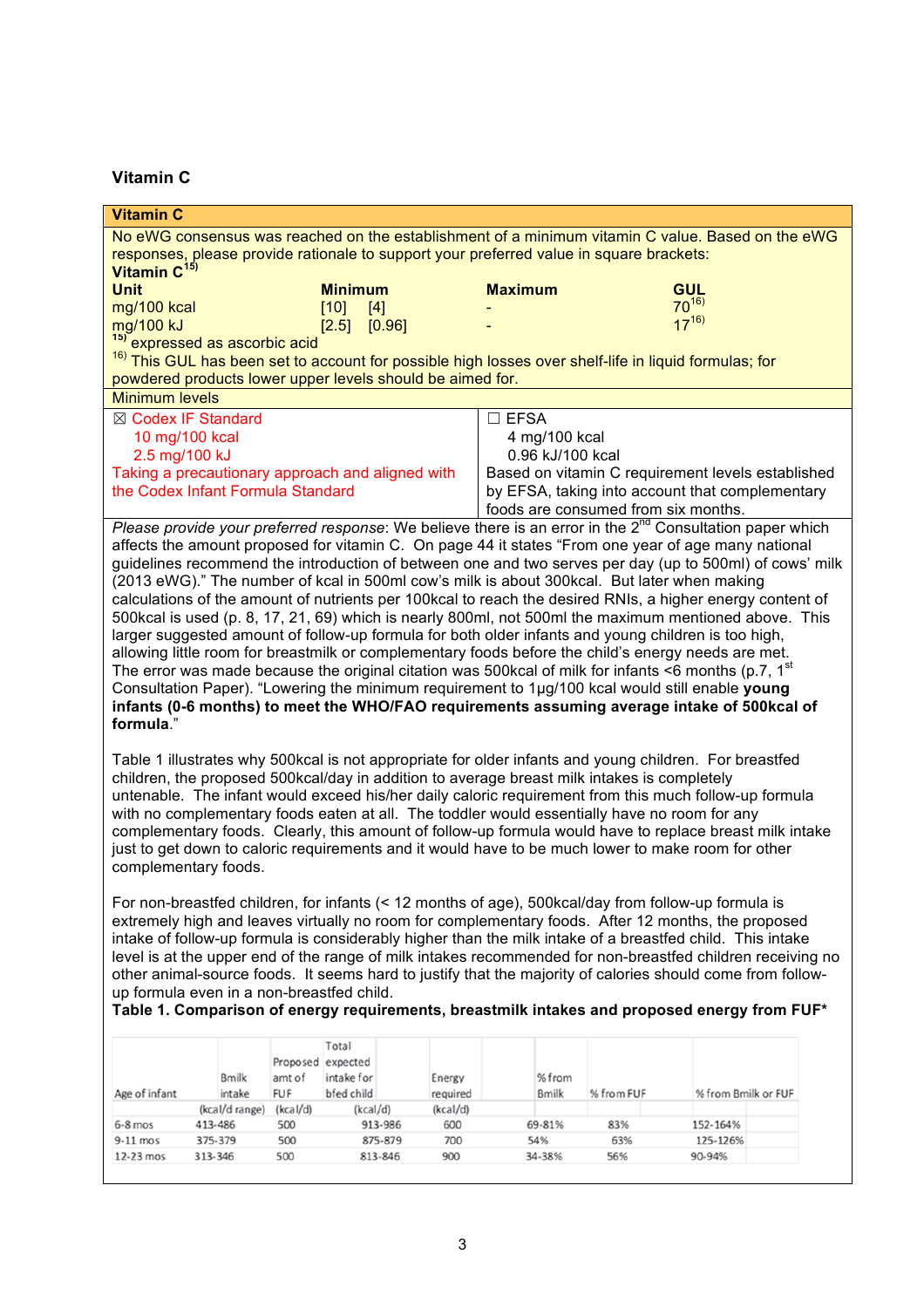\* PAHO and WHO. Guiding principles for complementary feeding of the breastfed child. 2003. [http://www.who.int/maternal\\_child\\_adolescent/documents/a85622/en/](http://www.who.int/maternal_child_adolescent/documents/a85622/en/)

Additionally, Watson and Heath (2013, The role and use of fortified milk-based products in the diets of older infants and young children, MPI Technical Paper No: 2013/40, New Zealand), report "Children greater than six months and up to 12 months of age in Germany (10,15), Ireland (16), UK (9), and Norway (17) had a mean intake of 314 g/day (305 mL/day) or in the USA (8) 628 mL/day, while children older than 12 months had a mean fortified milk-based product intake of 353 g/day (343 mL/day) in Germany (10,15), Ireland (16), UK (9), and Norway (18)." Thus 500 kcal/day or 800/ml is higher than reported in the literature as well for intake of follow-up formula.

On p. 7, "Based on an estimated intake of formula of 500kcal per day this would provide the adequate intake level established by the IOM (50mg vitamin C per day)." This should be changed to "Based on an estimated intake of formula of **300kcal** per day this would **provide 60%** of the adequate intake level established by the IOM (30mg/50mg) vitamin C per day.

It becomes especially important if a lower level of vitamin C (4mg/100kcal) is chosen which would provide 12mg/50mg or 24% of adequate intake.

We therefore support the 10 mg/100 kcal of vitamin C.

## **Zinc**

| <b>Zinc</b>                                                                                            |                |                                                                                                   |                                                                                                                    |  |  |
|--------------------------------------------------------------------------------------------------------|----------------|---------------------------------------------------------------------------------------------------|--------------------------------------------------------------------------------------------------------------------|--|--|
| Based on the views of the eWG and evidence provided, the Chairs propose the following drafting of zinc |                |                                                                                                   |                                                                                                                    |  |  |
|                                                                                                        |                | requirements for follow-up formula for older infants is recommended for adoption by the Committee |                                                                                                                    |  |  |
| <b>Zinc</b>                                                                                            |                |                                                                                                   |                                                                                                                    |  |  |
| <b>Unit</b>                                                                                            | <b>Minimum</b> | <b>Maximum</b>                                                                                    | <b>GUL</b>                                                                                                         |  |  |
| mg/100 kcal                                                                                            | 0.5            |                                                                                                   | 1.5                                                                                                                |  |  |
| mg/100 kJ                                                                                              | 0.12           |                                                                                                   | 0.36                                                                                                               |  |  |
|                                                                                                        |                |                                                                                                   | <sup>20)</sup> For Follow-up formula based on soy protein isolate a minimum value of 0.75 mg/100 kcal (0.18 mg/100 |  |  |
| $kJ$ ).                                                                                                |                |                                                                                                   |                                                                                                                    |  |  |
| Please comment on this proposal and provide your justification:                                        |                |                                                                                                   |                                                                                                                    |  |  |
| We agree.                                                                                              |                |                                                                                                   |                                                                                                                    |  |  |

# **Optional Ingredients: DHA**

| Docosahexaenoic acid (DHA)                                                                                      |                              |                |                                  |  |  |
|-----------------------------------------------------------------------------------------------------------------|------------------------------|----------------|----------------------------------|--|--|
| Please provide scientific justification to support your preferred value in square brackets:                     |                              |                |                                  |  |  |
| Docosahexaenoic acid <sup>21)</sup>                                                                             |                              |                |                                  |  |  |
| <b>Unit</b>                                                                                                     | <b>Minimum</b>               | <b>Maximum</b> | <b>GUL</b>                       |  |  |
| % fatty acids                                                                                                   | $[-]$ or $[0.3]$             |                | $0.5^{\circ}$                    |  |  |
| <sup>21)</sup> If docosahexaenoic acid (22:6 n-3) is added to follow-up formula, [a minimum of [x% fatty acids] |                              |                |                                  |  |  |
| should be added arachidonic acid (20:4 n-6) contents should reach at least the same concentration as            |                              |                |                                  |  |  |
| DHA. The content of eicosapentaenoic acid (20:5 n-3), which can occur in sources of LC-PUFA, should             |                              |                |                                  |  |  |
| not exceed the content of docosahexaenoic acid. Competent national and/or regional authorities may              |                              |                |                                  |  |  |
| deviate from the above conditions, as appropriate for the nutritional needs.                                    |                              |                |                                  |  |  |
| If added, minimum level                                                                                         |                              |                |                                  |  |  |
| No minimum level specified                                                                                      | $\boxtimes$ 0.3% fatty acids |                | Other please specify:<br>$\perp$ |  |  |
|                                                                                                                 |                              |                |                                  |  |  |
| Please provide scientific justification for your response:                                                      |                              |                |                                  |  |  |
| IF DHA is added, it should be in quantities that are likely to have impacts, and not be so minimal that is      |                              |                |                                  |  |  |
| only serves as a marketing tool, not a nutritional enhancement.                                                 |                              |                |                                  |  |  |
|                                                                                                                 |                              |                |                                  |  |  |
| If you indicated that a minimum DHA content was warranted if added, please specify whether this                 |                              |                |                                  |  |  |
| requirement should be placed footnote 21 or in the table.                                                       |                              |                |                                  |  |  |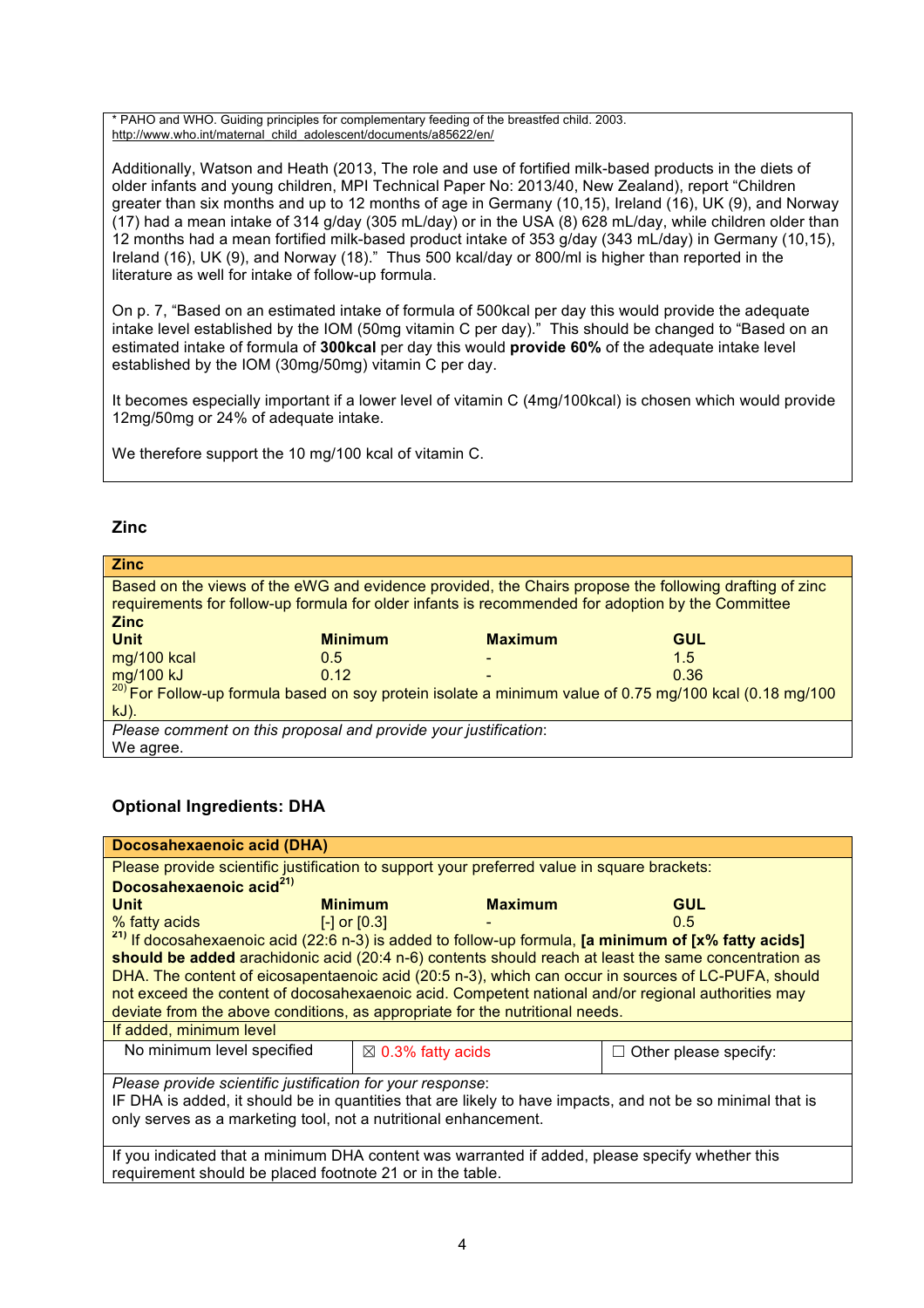*It should be placed within the table.*

# **Optional Ingredients: L(+) lactic acid producing cultures**

#### **Optional addition L(+) lactic acid producing cultures**

[3.3.2.4 Only L(+) lactic acid producing cultures may be used]

Several eWG members noted there are two purposes for the addition of  $L(+)$  lactic acid producing cultures referring to both the acidification of formula and supplementation with probiotics. Please indicate if you consider that the sub-Section 3.3.2.4 (Optional ingredients) should refer to one, or both types of addition.

| $\Box$ Two purposes: acidification of | $\Box$ For the purpose of acidification $\vert$ | $\Box$ For the purpose of     |
|---------------------------------------|-------------------------------------------------|-------------------------------|
| formula and supplementation           | of formula only. Contains                       | supplementing with probiotics |
| with probiotics                       | minimal amounts of viable                       | only                          |
|                                       | bacteria.                                       |                               |

*Please provide justification for your preferred response*:

If you consider that standard should allow for both types of addition, please indicate if you think that this should be captured within 3.3.2.4, or as two separate clauses within the Optional Ingredients Section (Section 3.3.2).

Based on your response above, and considering that principles for optional addition of ingredients (3.3.2.1 and 3.3.2.2) apply, do you consider that any of the following additional concepts need to be included in any proposed amended wording, please tick all that apply.

 $\Box$  The safety and suitability of the addition of strains shall be demonstrated by generally accepted scientific evidence

 $\Box$  Follow-up formula prepared ready for consumption must contain significant amounts of the viable bacteria

 $\Box$  For the purpose of producing acidified formulas

 $\Box$  Non-pathogenic lactic acid cultures may be used

**OR**

 $\Box$  No additional wording is required. Alignment with the Codex Infant Formula Standard

*Please provide justification for your response and any proposed draft text*:

# **ESSENTIAL COMPOSITION OF FOLLOW-UP FORMULA FOR OLDER YOUNG CHILDREN (12-36 MONTHS)**

### **Proposed approach**

### **Mandatory (core) composition**

Do you support the approach taken for determining the mandatory (core) composition, as well as identifying those nutrients requiring specific compositional parameters, that is :

- Evidence to support nutritional issues for young children of global concern;
- Contribution to the overall nutritional quality/integrity of the product;
- The contribution of key nutrients from cows milk for equivalence; and
- The strength of committee support for including in the core composition.

*Answer:*

Yes, we support the mandatory core

Should there be a minimum number of principles that each nutrient must meet in order for it to be considered part of the mandatory (core) composition, or requiring specific compositional parameters in follow-up formula for young children? Please state what this should be.

*Answer:*Yes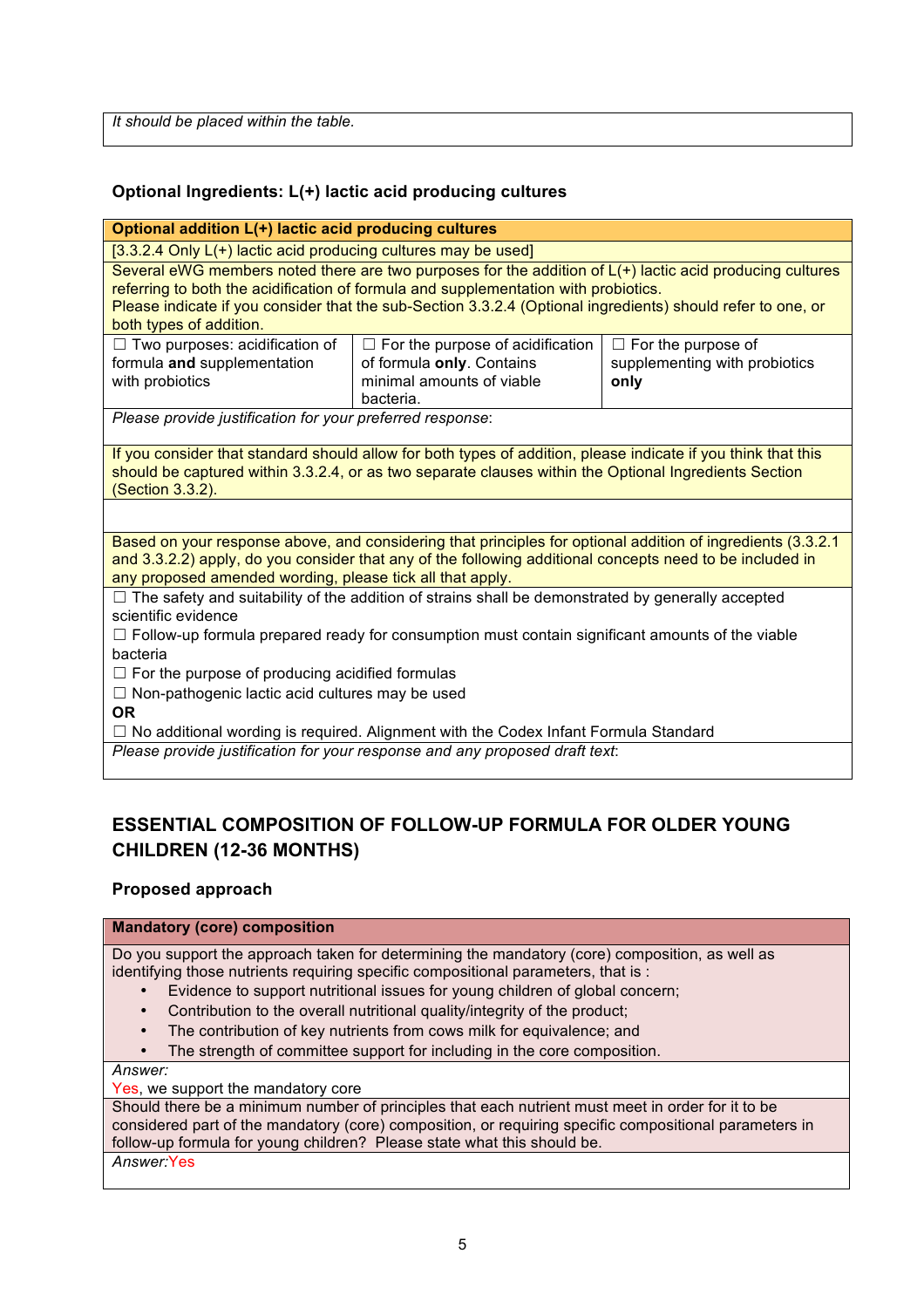An additional principle should be the delineation of the amount of product that children ages 12-36 mo should consume. This has not been stated in this current proposed Standard but is clearly stated in the Infant Formula Standard CODEX STAN 72 – 1981 :

**a)** The mean intake of prepared formula for infants from birth to six months of age is 750 ml per day, and **b)** a representative body weight for an infant over this period is 5 kg, and **c)** a representative caloric intake of an infant over this period is 500 kcal per day (or 100 kcal/kg/day).

In order to compare the amount of nutrients proposed per 100 kcal, there should be a statement such as this that illustrates expected intake of the product. In the consultation paper, it states "On page 44 it states "From one year of age many national guidelines recommend the introduction of between one and two serves per day (up to 500 mL) of cows' milk (2013 eWG)." The number of kcal in 500 ml cow's milk is about 300 kcal and the amount in one serve would be 150 kcal. The use of 500 kcal in portions of the consultation paper is excessive since the child this age should be getting more than half of its caloric intake from complementary foods, not liquid milk products.

Agreement on the expected amount will then allow a determination of how much of a particular nutrient is expected to be consumed by the young child from this product. This would then allow a determination of the percent of the Reference nutrient intake or INL98 from FAO/WHO Vitamins and Mineral requirements in Human Nutrition.2nd Edition. FAO/WHO, 2004 (for all nutrients except copper, manganese and phosphorus) as was done for the GUIDELINES ON FORMULATED COMPLEMENTARY FOODS FOR OLDER INFANTS AND YOUNG CHILDREN CAC/GL 8-1991. A table should be given showing for each nutrient the reference intake being used to calculate the nutrient amounts if they differ from FAO/WHO 2004 (for example for protein requirements which are from WHO/FAO/UNU protein requirements (2007)). This will allow one to understand differences in approaches and results for the different Standards.

There should be consistency between principles and requirements in the Standards for products for this age group, including the amount of energy from the product to be consumed on a daily basis.

#### **Voluntary Nutrient Additions**

*Further to the mandatory (core) composition, other essential nutrients may be added to follow-up formula*  for young children, either as a mandated addition to the (core) composition required by national *authorities, or as a voluntary addition by manufacturers. These nutrients can be chosen from the essential composition of follow-up formula for older infants. The nutrient levels must be:*

- *as per the min, max, GULs stipulated for follow-up formula for older infants; or*
- *based on the min, max, GULs stipulated for follow-up formula for older infants, and amended if the nutritional needs of the local population and scientific justification warrants deviating from the level stipulated for older infants, or*
	- *in conformity with the legislation of the country in which the product is sold.*

*Note: all footnotes relevant to these listed essential nutrients, also apply when added to follow-up formula for young children*

#### **QUESTION:**

Please comment on the proposed approach presented above for the voluntary addition of other essential nutrients. If you do not support this approach, please present an alternative approach with justification.

## **Answer:**

*Please provide justification for your answer:*

#### **QUESTION:**

Are there any essential nutrients that are not part of the proposed mandatory (core) composition, where the levels would need to be different to that for follow-up formula for older infants, noting that the principles would allow for deviating from the level stipulated for older infants if the nutrient needs of the local population and scientific justification warrants this? Please provide justification for your answer. **Answer:**

*Please provide justification for your answer:*

#### **Optional Ingredients**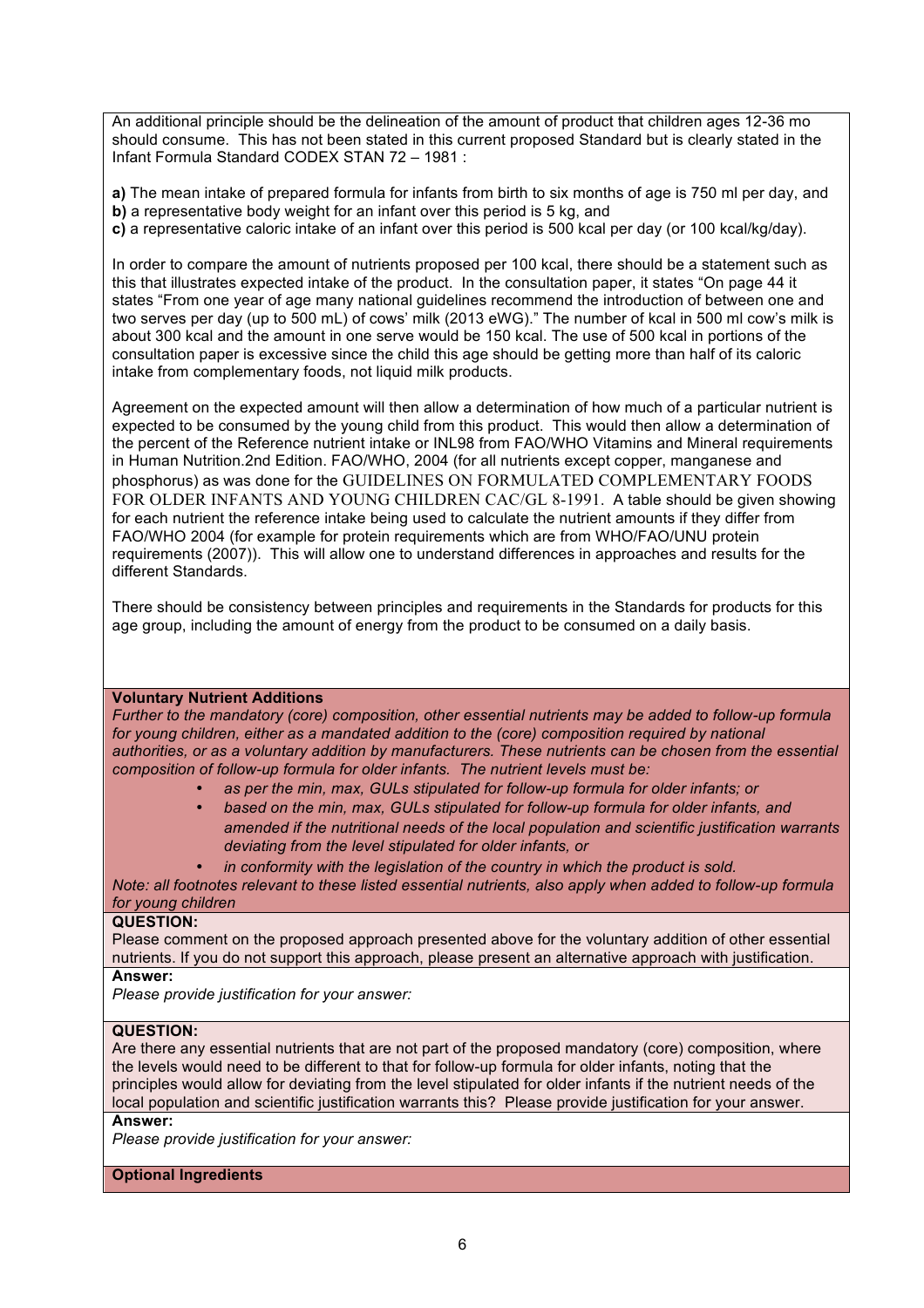- In addition to the [mandatory (core)] compositional requirements [and voluntary essential nutrient provisions] listed under [insert appropriate subsection] to [and] [insert appropriate subsection], other ingredients or substances may be added to follow-up formula for elder infants [young children] where the safety and suitability of the optional ingredient for particular nutritional purposes, at the level of use, is evaluated and demonstrated by generally accepted scientific evidence.
- When any of these ingredients or substances is added, the formula shall contain sufficient amounts to achieve the intended effect, [taking into account levels in human milk].
- [The following substances may be added in conformity with national legislation, in which case their content per 100 kcal (100kJ) in the Follow-up Formula ready for consumption shall not exceed the levels listed below. This is not intended to be an exhaustive list, but provides a guide for competent national and/or regional authorities as to appropriate levels when these substances are added]. The Chairs propose deleting the third bullet point in preference for a principles based approach rather than inclusion of any substances in a list.

#### **QUESTION:**

Please comment on the proposed approach and principles presented above for the voluntary addition of optional ingredients and substances to follow-up formula for young children. If you do not support this approach, please present an alternative approach with justification.

#### **Answer:**

*Please provide justification for your answer:*

#### **QUESTION:**

Please comment on whether the second principle (bullet point 2) should include the requirement that levels of optional ingredients or substances should 'take into account levels in human milk' for follow-up formula for young children. Please provide justification for your answer.

#### **Answer:**

Yes they should 'take into account levels in human milk' for follow-up formula for young children.

#### *Please provide justification for your answer:*

These serve as breast-milk substitutes and therefore their nutrient contents should 'take into account levels in human milk' for follow-up formula for young children.

#### **QUESTION:**

Do you support deletion of the third bullet point for follow-up formula for young children?

#### **Answer:**

*Please provide justification for your answer:*

### **Energy contribution from macronutrients**

#### **Energy contribution from macronutrients**

Please provide comment and justification as to whether it is necessary to define specific macronutrient percentage contribution to overall energy.

*Answer:* By setting minimums and maximums for protein and fat, this means that carbohydrate levels could be excessive allowing for high sugar content in the product. Thus there should be a maximum set for free sugars.

### **Energy**

|                                                           | Members of the eWG have recommended that the energy density of follow-up formula for young children |
|-----------------------------------------------------------|-----------------------------------------------------------------------------------------------------|
| should be established, and the following levels proposed: |                                                                                                     |
|                                                           |                                                                                                     |
| <b>Minimum</b>                                            | <b>Maximum</b>                                                                                      |
|                                                           |                                                                                                     |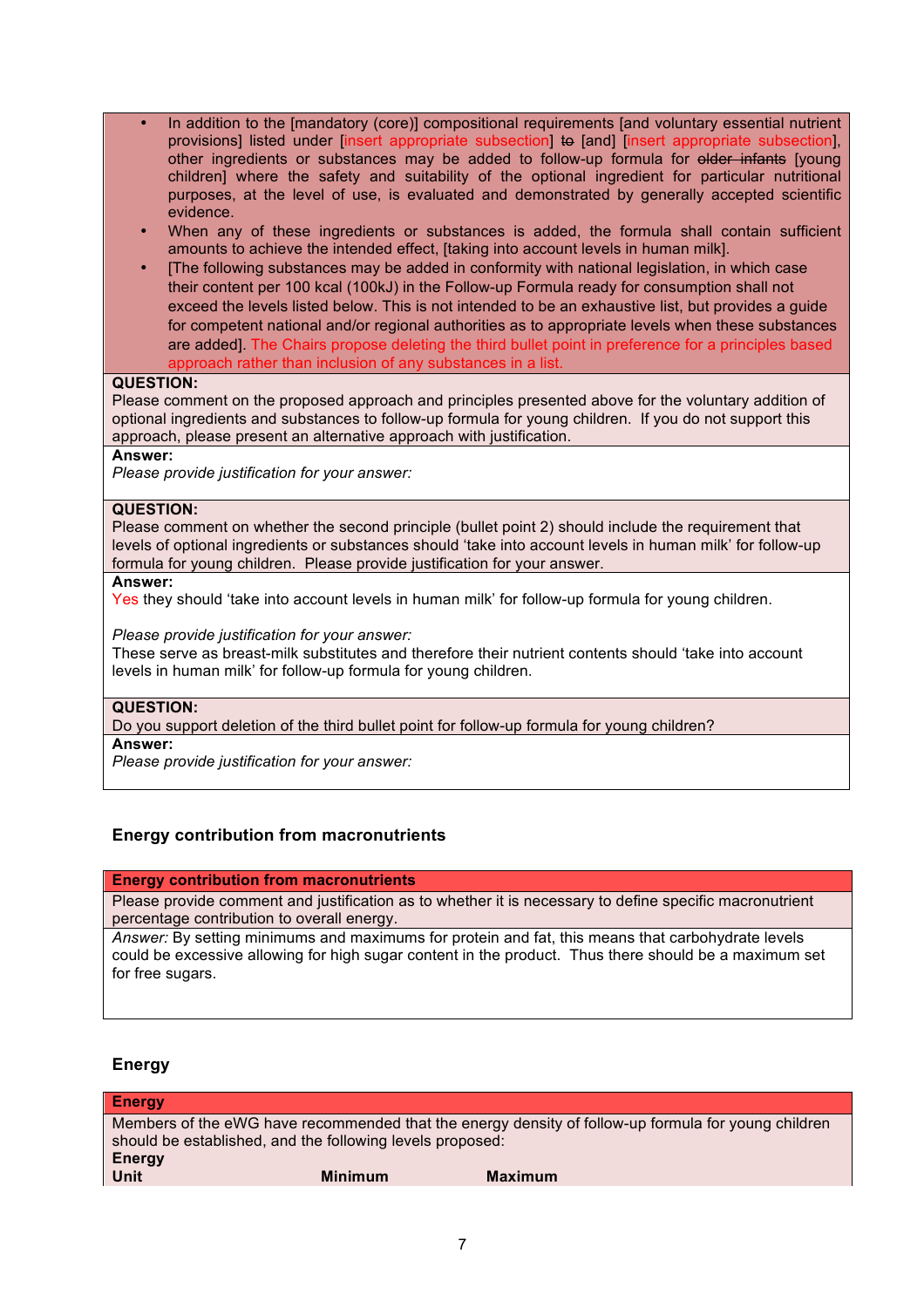| kcal/100 ml                                                                                                  | [60]  | [45]  | [70]                                                                                                      |  |
|--------------------------------------------------------------------------------------------------------------|-------|-------|-----------------------------------------------------------------------------------------------------------|--|
| kJ/100 ml                                                                                                    | [250] | [188] | [293]                                                                                                     |  |
|                                                                                                              |       |       | Should the range for the energy density of follow-up formula for young children accommodate the energy    |  |
|                                                                                                              |       |       | content of full fat cows' milk and reduced fat cows' milk, or align with the minimum energy density of    |  |
| follow-up formula for older infants?                                                                         |       |       |                                                                                                           |  |
| $\boxtimes$ FUF-older infants & full fat cows' milk                                                          |       |       | $\Box$ Reduced fat cows' milk (~1.5-2% fat)                                                               |  |
| 60 kcal/100ml                                                                                                |       |       | 45 kcal/100 ml                                                                                            |  |
| 250 kJ/100 ml                                                                                                |       |       | 188 kJ/100 ml                                                                                             |  |
| Please provide justification for your answer                                                                 |       |       |                                                                                                           |  |
|                                                                                                              |       |       | The fat content of breastmilk is 70 kcal/100 ml as reported in Table 24 of the consultation paper. Fat is |  |
| often limited in complementary foods of young children in developing countries, so the minimum should        |       |       |                                                                                                           |  |
| not be lower than that found in full fat cow's milk. While children over 24 mo of age might be able to use a |       |       |                                                                                                           |  |
| lower fat milk, this standard should focus on the requirements of the age 12-24 mo group that has the        |       |       |                                                                                                           |  |
| highest need for fat.                                                                                        |       |       |                                                                                                           |  |
| Do you support establishing a maximum energy density for follow-up formula for young children? If so, do     |       |       |                                                                                                           |  |
| you have suggestions as to how this level should be derived?                                                 |       |       |                                                                                                           |  |

*Answer:*

## **Protein**

| <b>Protein</b>                                                                                                                                                                                                       | <b>Protein</b>                                                                                                                                                                                                                                                          |
|----------------------------------------------------------------------------------------------------------------------------------------------------------------------------------------------------------------------|-------------------------------------------------------------------------------------------------------------------------------------------------------------------------------------------------------------------------------------------------------------------------|
| Considering the eWG's varied views, are minimum<br>and maximum requirements necessary?<br>If so, please state your preferred approach on how<br>to establish protein requirements?                                   | Considering the eWG's varied views, please your<br>preferred approach on how to establish protein<br>requirements? Please comment also if there<br>should be a recommended appropriate contribution<br>of protein to energy of follow-up formula for young<br>children. |
| Please provide justification for your answer                                                                                                                                                                         |                                                                                                                                                                                                                                                                         |
| Should there be requirements for protein quality? If<br>so how this might be achieved? Please consider<br>both the current Follow-up formula standard, and<br>proposals within the draft standard for older infants. | Please provide justification for your answer                                                                                                                                                                                                                            |
| Please provide justification for your answer                                                                                                                                                                         |                                                                                                                                                                                                                                                                         |

# **Total Fat**

| <b>Total fat</b>                                                                                           |                                                           |  |  |  |  |
|------------------------------------------------------------------------------------------------------------|-----------------------------------------------------------|--|--|--|--|
|                                                                                                            |                                                           |  |  |  |  |
| Based on the eWG recommendation to establish total fat requirements, please state your preferred           |                                                           |  |  |  |  |
| minimum total fat value?                                                                                   |                                                           |  |  |  |  |
| $\Box$ Current Codex FUF standard                                                                          | $\boxtimes$ Proposed Codex FUF standard for older infants |  |  |  |  |
| 3.0 g/100 kcal                                                                                             | 4.4 g/100 kcal                                            |  |  |  |  |
| $0.7$ g/100 kJ                                                                                             | 1.1 $g/100$ kJ                                            |  |  |  |  |
| $\Box$ Reduced fat cows' milk                                                                              | $\Box$ Alternative value, please specify                  |  |  |  |  |
| 3.5 g/100 kcal                                                                                             |                                                           |  |  |  |  |
| 0.8 g/100 kJ                                                                                               |                                                           |  |  |  |  |
| Please provide justification for your answer                                                               |                                                           |  |  |  |  |
| Fat is an essential nutrient for this age group and often limited in diets of young children in low income |                                                           |  |  |  |  |
| countries.                                                                                                 |                                                           |  |  |  |  |
| Based on the eWG recommendation to establish total fat requirements, please state your preferred           |                                                           |  |  |  |  |
| maximum total fat value?                                                                                   |                                                           |  |  |  |  |
| $\boxtimes$ Proposed FUF-older infants & cows' milk                                                        | $\Box$ Alternative value, please specify                  |  |  |  |  |
| 6.0 g/100 kcal                                                                                             |                                                           |  |  |  |  |
| 1.4 g/100 kJ                                                                                               |                                                           |  |  |  |  |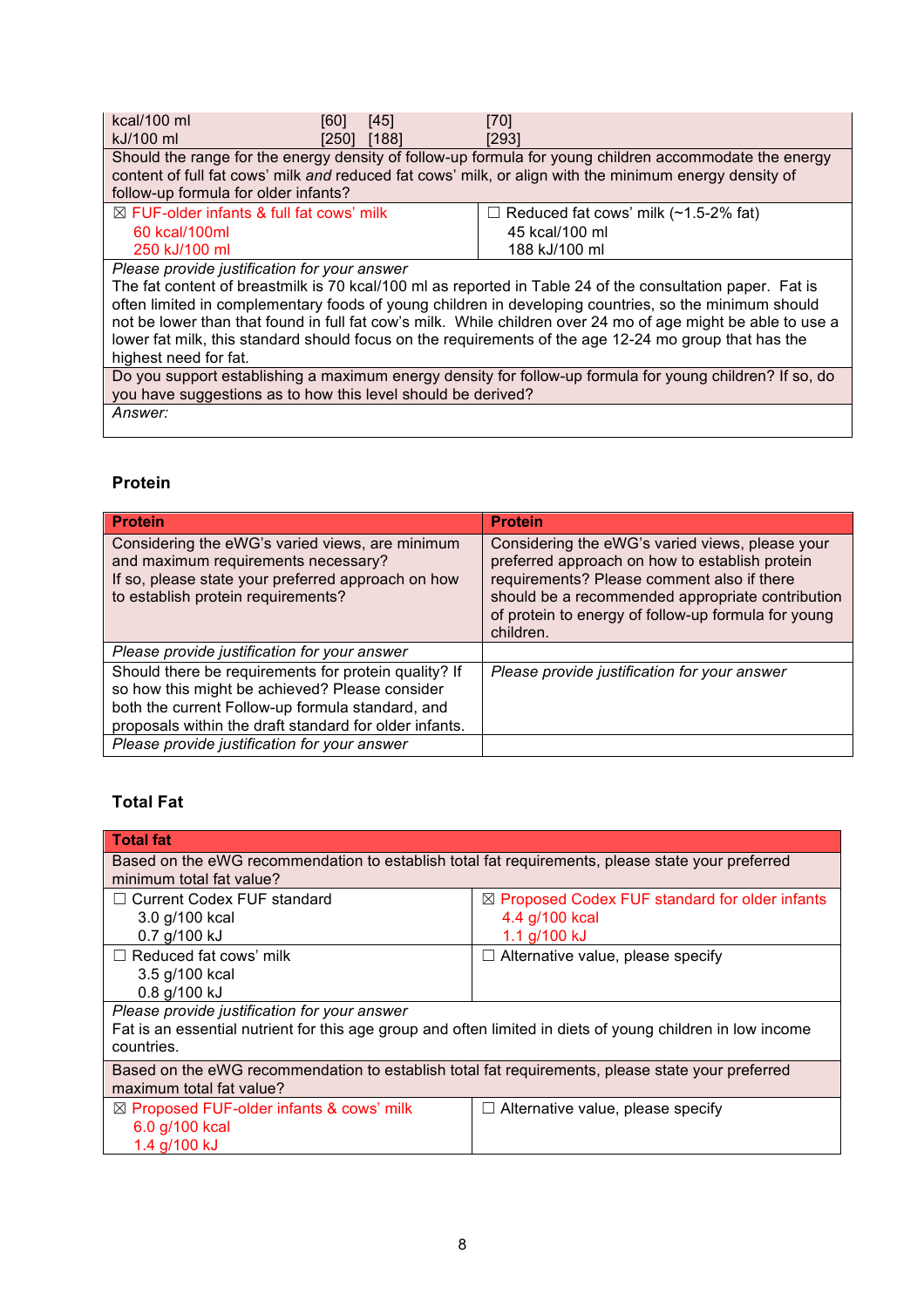*Please provide justification for your answer* There should be a limit on total energy in order to limit the addition of carbohydrates and the sugar content of the product.

## **Lipids**

#### **Lipids**

Based on the eWG recommendation to give consideration to the fatty acid profile of follow-up formula for young children, including maximum levels for trans fat, and noting the levels in full fat and reduced fat cows' milk, please state your preferred levels (with justification) as below:

Should levels for linoleic acid, α-linolenic acid and phospholipids be established for follow-up formula for young children? Please stipulate what these levels should be; min, max, GUL.

*Please provide justification for your answers.*

ALA is often low in diets and young children need this for development.

| Should a range for the ratio of linoleic: α-Linolenic acid be established for follow-up formula for young |  |
|-----------------------------------------------------------------------------------------------------------|--|
| children?                                                                                                 |  |

| ⊠ Yes<br>Should this be a minimum of 5:1 and a maximum<br>of 15:1 as per the Codex Infant Formula Standard,<br>the proposed Standard for Follow-up Formula for<br>Older Infants and the recommendations of the<br>2015 IEG?<br>$\boxtimes$ Yes<br>$\Box$ No<br>$\Box$ Alternative, please specify and provide<br>justification for your answer. | $\square$ No |  |  |  |
|-------------------------------------------------------------------------------------------------------------------------------------------------------------------------------------------------------------------------------------------------------------------------------------------------------------------------------------------------|--------------|--|--|--|
| Should a maximum percentage fat for lauric and myristic acid be established for follow-up formula for<br>young children?                                                                                                                                                                                                                        |              |  |  |  |
| ⊠<br>Should this level be ≤20% of fat as per the Codex<br>Infant Formula Standard, and the proposed<br>Standard for Follow-up Formula for Older Infants,<br>and noting this would accommodate full fat and<br>reduced fat cows' milk?<br>□<br>$\Box$ No<br>$\Box$ Alternative, please specify and provide<br>justification for your answer.     | $\Box$       |  |  |  |
| Should a maximum level for trans fat be established for follow-up formula for young children? If you<br>support a maximum level, please state what percentage of fat this should be.                                                                                                                                                            |              |  |  |  |
| $\Box$ Yes<br>Please state what the maximum level should be,<br>and provide justification for your answer.                                                                                                                                                                                                                                      | $\Box$ No    |  |  |  |
| Should the proposed footnote 7 for the Codex Standard for Follow-up Formula for older infants<br>(Commercially hydrogenated oils and fats shall not be used in follow-up formula) also apply to follow-up<br>formula for young children?                                                                                                        |              |  |  |  |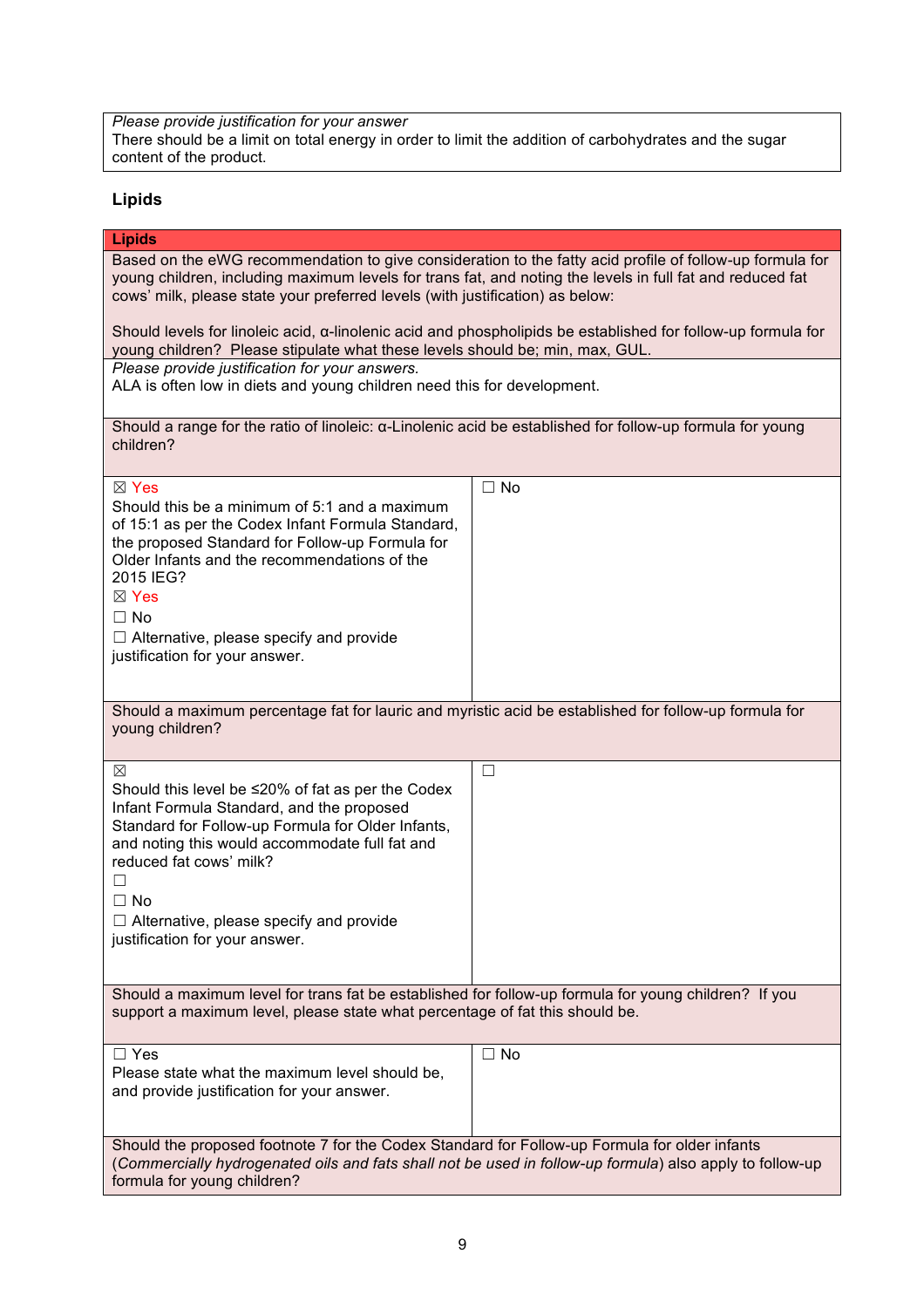*Please provide justification for your answer.*

# **Carbohydrates**

 $\begin{array}{c} \hline \end{array}$ 

| <b>Total Available Carbohydrates</b>                                                                      |                                        |  |  |
|-----------------------------------------------------------------------------------------------------------|----------------------------------------|--|--|
| Is a minimum available carbohydrate level required, if a consensus is reached on establishing minimum     |                                        |  |  |
| and maximum levels for energy, protein and total fat?                                                     |                                        |  |  |
| Yes                                                                                                       | No                                     |  |  |
| Please provide your rationale:                                                                            |                                        |  |  |
| If you support establishing a minimum available carbohydrates level, what level do you support?           |                                        |  |  |
| $\boxtimes$ Full fat cows' milk                                                                           | IEG 2015 and proposed Codex FUF-OI     |  |  |
| 7.5 mg/100 kcal                                                                                           | 9.0 mg/100 kcal                        |  |  |
| 1.8 mg/100 kJ                                                                                             | 2.2 mg/100 kJ                          |  |  |
| Please provide your rationale:                                                                            |                                        |  |  |
| The reduction in free sugars is a goal for young child feeding and setting a minimum that is equal to the |                                        |  |  |
| amount in cow's milk means that children do not need to be offered products higher in sugar.              |                                        |  |  |
| If limits are established for sugars, is there a need to also set a maximum/GUL for total available       |                                        |  |  |
| carbohydrates?                                                                                            |                                        |  |  |
| $\boxtimes$ Yes                                                                                           | N <sub>o</sub>                         |  |  |
| Please provide your rationale: Without setting a maximum, but having maximums for protein and energy,     |                                        |  |  |
| means higher carbohydrate and thus higher sugar products can be produced. We want to limit sugar          |                                        |  |  |
| consumption not allow it to be high in young children.                                                    |                                        |  |  |
| If you support a limit for total available carbohydrates, should a maximum level or GUL be established?   |                                        |  |  |
| $\boxtimes$ Yes, a maximum level should be established                                                    | Yes, a GUL level should be established |  |  |
| Please provide your rationale:                                                                            |                                        |  |  |
| Without setting a maximum, higher sugar containing milks can be produced, with children becoming          |                                        |  |  |
| accustomed to sweetened products early on, affecting their later taste preferences.                       |                                        |  |  |
| If you support establishing a maximum/GUL, do you support 14 mg/100 kcal (3.3 mg/100 kJ)?                 |                                        |  |  |
| Yes                                                                                                       | No (please specify your alternative).  |  |  |
| Please provide your rationale:                                                                            |                                        |  |  |

| <b>Carbohydrates footnote</b>                                                                                                    |                                                                                                           |                                          |
|----------------------------------------------------------------------------------------------------------------------------------|-----------------------------------------------------------------------------------------------------------|------------------------------------------|
| Free sugars                                                                                                                      | While there was widespread support for compositional requirements that limit the addition of free sugars, |                                          |
|                                                                                                                                  | there was no consensus on an approach. Please select your preferred approach from the below options.      |                                          |
| Proposed Codex FUF-OI<br>Standard                                                                                                | <b>⊠ IEG 2015</b>                                                                                         | An alternative level (please<br>specify) |
| Sucrose and/or fructose should<br>not be added, unless needed as<br>a carbohydrate source, and<br>provided the sum of these does | Sugars other than lactose should<br>be $\leq$ 10% of total carbohydrates<br>or 5% of total energy content |                                          |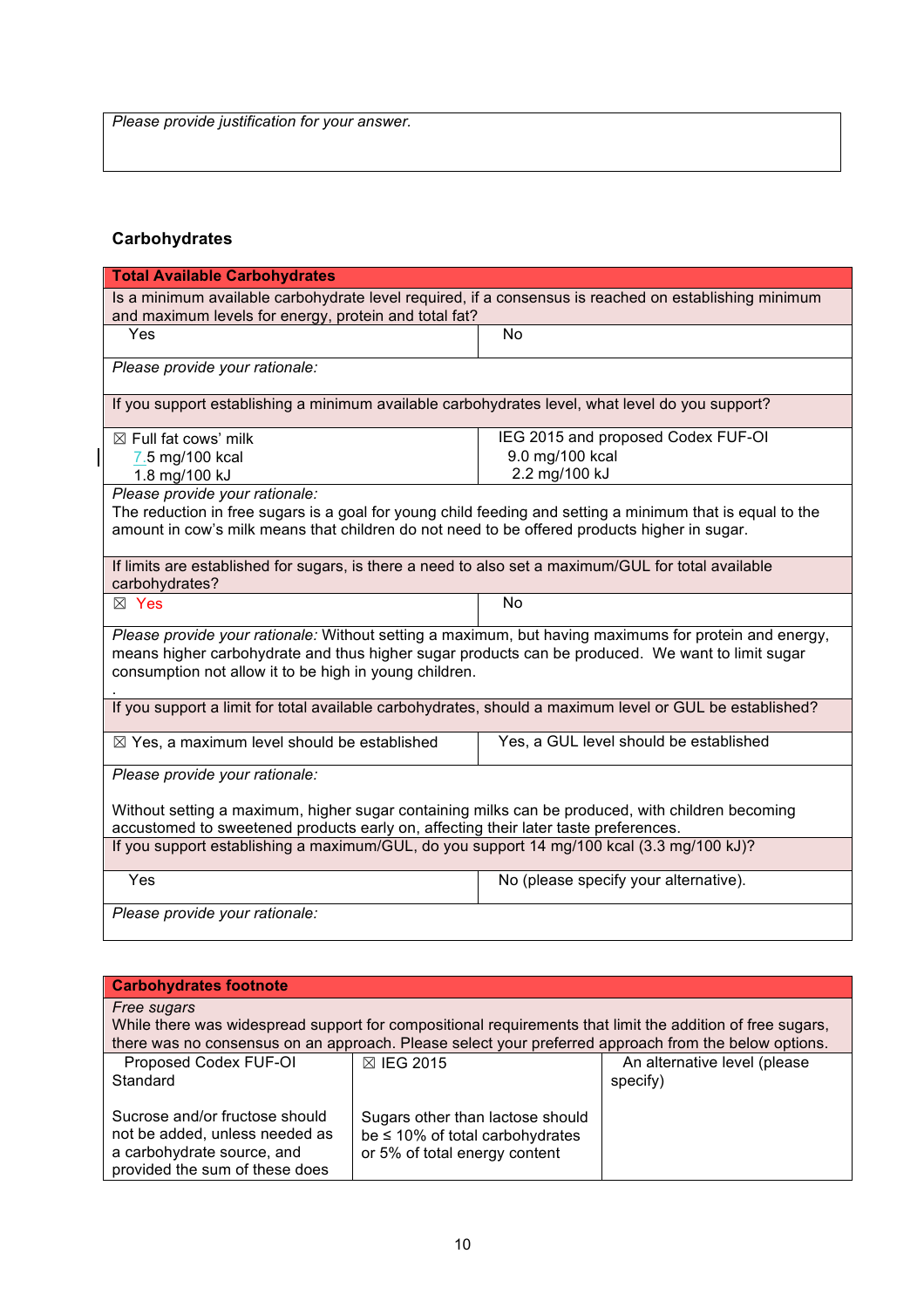| 20%<br>not exceed<br>available:<br>. of |  |
|-----------------------------------------|--|
| carbohydrate.                           |  |
| $\sim$<br>.<br>. .                      |  |

*Please provide your rationale:*

The phrase, unless needed as a carbohydrate source, is vague and allows sugars to be added in place of protein and fat which has maximum levels. Who determines "unless needed", and based on what (costs, taste preferences"? This is too ambiguous. Global nutrition guidance should be followed in order to limit free sugars.

| Lactose                                                                                                                                                             |                                                                                                                                                                                                                                                           |                                                                                                                                                        |                                 |
|---------------------------------------------------------------------------------------------------------------------------------------------------------------------|-----------------------------------------------------------------------------------------------------------------------------------------------------------------------------------------------------------------------------------------------------------|--------------------------------------------------------------------------------------------------------------------------------------------------------|---------------------------------|
| Proposed Codex FUF-OI Standard and Codex<br><b>IF Standard</b>                                                                                                      |                                                                                                                                                                                                                                                           | <b>IEG 2015</b>                                                                                                                                        |                                 |
| Lactose and glucose polymers should be the<br>preferred carbohydrates in formula based on<br>cows' milk protein and hydrolysed protein.                             |                                                                                                                                                                                                                                                           | The main source of carbohydrates should be lactose,<br>which should provide not less than 50% of total<br>carbohydrates, equivalent to 4.5 g/100 kcal. |                                 |
| Please provide your rationale:                                                                                                                                      |                                                                                                                                                                                                                                                           |                                                                                                                                                        |                                 |
| Other permitted carbohydrates                                                                                                                                       |                                                                                                                                                                                                                                                           |                                                                                                                                                        |                                 |
| Proposed Codex FUF-OI<br>Standard                                                                                                                                   | <b>IEG 2015</b>                                                                                                                                                                                                                                           |                                                                                                                                                        | Something else (please specify) |
| Only precooked and/or<br>gelatinised starches gluten-free<br>by nature may be added.<br>(NB Glucose polymers are<br>preferred carbohydrates along<br>with lactose). | Oligosaccharides, glucose<br>polymers, maltodextrin and pre-<br>cooked or gelatinised starches<br>can be added to provide energy.<br>Non-digestible carbohydrates and<br>fibres that proven to be safe and<br>suitable for the age group may be<br>added. |                                                                                                                                                        |                                 |
| Please provide your rationale:                                                                                                                                      |                                                                                                                                                                                                                                                           |                                                                                                                                                        |                                 |

#### **Iron**

| <b>Iron</b>                                                                                            |                |                       |                                                                                                       |
|--------------------------------------------------------------------------------------------------------|----------------|-----------------------|-------------------------------------------------------------------------------------------------------|
|                                                                                                        |                |                       | While a consensus was reached on the minimum compositional requirements for iron in follow-up formula |
| for young children, there were differing opinions on a maximum or GUL.                                 |                |                       |                                                                                                       |
| <b>Iron</b><br>Unit                                                                                    | <b>Minimum</b> | <b>Maximum</b>        | <b>GUL</b>                                                                                            |
| mg/100 kcal                                                                                            | 1.0            | [2.0]                 | [3.0]                                                                                                 |
| mg/100 kJ                                                                                              | [0.25]         | [0.3]                 | [0.7]                                                                                                 |
|                                                                                                        |                |                       |                                                                                                       |
| Should a maximum level or GUL be established for iron?                                                 |                |                       |                                                                                                       |
|                                                                                                        |                |                       |                                                                                                       |
| Yes, a maximum level should be established                                                             |                | No.                   |                                                                                                       |
| Yes, a GUL level should be established                                                                 |                |                       |                                                                                                       |
| Please provide your rationale:                                                                         |                |                       |                                                                                                       |
|                                                                                                        |                |                       |                                                                                                       |
| If you support establishing a maximum or GUL, please select your preferred value, providing scientific |                |                       |                                                                                                       |
| rationale to support your preferred choice.                                                            |                |                       |                                                                                                       |
| Maximum (Proposed Codex FUF-OI)                                                                        |                | <b>GUL (IEG 2015)</b> |                                                                                                       |
| 2.0 mg/100 kcal                                                                                        |                | 3.0 mg/100 kcal       |                                                                                                       |
| 0.5 mg/100 kJ                                                                                          |                | 0.7 mg/100 kJ         |                                                                                                       |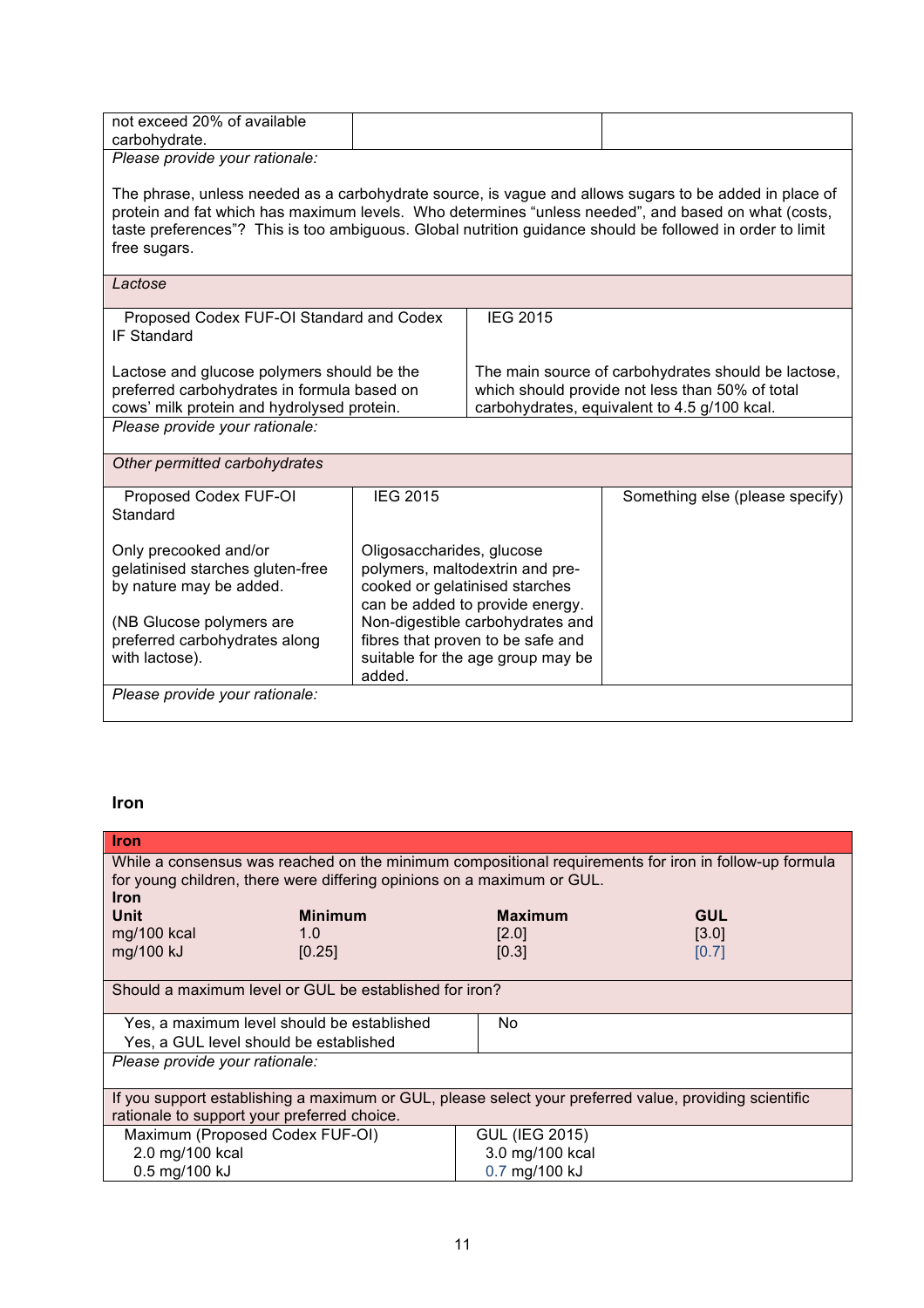| Alternative value (please provide level<br>(max/GUL))                                                                                                                                                                                                                                                   |          |                                                                                                 |
|---------------------------------------------------------------------------------------------------------------------------------------------------------------------------------------------------------------------------------------------------------------------------------------------------------|----------|-------------------------------------------------------------------------------------------------|
| Please provide your rationale:                                                                                                                                                                                                                                                                          |          |                                                                                                 |
|                                                                                                                                                                                                                                                                                                         |          | Should separate minimum and maximum/GUL levels be established for soy protein isolate formulae? |
| Yes                                                                                                                                                                                                                                                                                                     | No.<br>⊠ |                                                                                                 |
| Please provide your rationale:                                                                                                                                                                                                                                                                          |          |                                                                                                 |
| If you support establishing separate minimum and maximum/GUL levels for soy protein isolate formulae,<br>should it be the same as the proposed Codex Standard for Follow-up Formula for older infants (a<br>minimum of 1.5 mg/100 kcal (0.36 mg/100 kJ) and maximum of 2.5 mg/100 kcal (0.6 mg/100 kJ)? |          |                                                                                                 |
| <b>Yes</b>                                                                                                                                                                                                                                                                                              |          | No (please provide alternative values, with                                                     |
|                                                                                                                                                                                                                                                                                                         |          | justification for your response)                                                                |
| Please provide your rationale:                                                                                                                                                                                                                                                                          |          |                                                                                                 |

# **Calcium**

| <b>Calcium</b>                                                                                                                                                                                                                                                                                                                                                                                                                                                                                                                                                                                                                                                                                                                                                                                                                                                                                                                                                                                                                                                                                                                                            |                                                          |                                                                                   |                                      |
|-----------------------------------------------------------------------------------------------------------------------------------------------------------------------------------------------------------------------------------------------------------------------------------------------------------------------------------------------------------------------------------------------------------------------------------------------------------------------------------------------------------------------------------------------------------------------------------------------------------------------------------------------------------------------------------------------------------------------------------------------------------------------------------------------------------------------------------------------------------------------------------------------------------------------------------------------------------------------------------------------------------------------------------------------------------------------------------------------------------------------------------------------------------|----------------------------------------------------------|-----------------------------------------------------------------------------------|--------------------------------------|
| No consensus was reached on the requirements for calcium in follow-up formula for young children.<br>Noting that full fat cows' milk contributes 190 mg calcium/100 kcal (range 184 - 201 mg/100 kcal) and the<br>average amount of calcium in reduced fat cows' milk is 259 mg/100 kcal (range 240 - 280 mg/100 kcal),<br>Please provide comment on the below options:                                                                                                                                                                                                                                                                                                                                                                                                                                                                                                                                                                                                                                                                                                                                                                                   |                                                          |                                                                                   |                                      |
| <b>Calcium</b><br><b>Unit</b><br>mg/100 kcal<br>mg/100 kJ                                                                                                                                                                                                                                                                                                                                                                                                                                                                                                                                                                                                                                                                                                                                                                                                                                                                                                                                                                                                                                                                                                 | <b>Minimum</b><br>[50] [90] [200]<br>[18] [22] [24] [48] | <b>Maximum</b><br>[N.S.]                                                          | <b>GUL</b><br>$[180]$ [NS]<br>$[43]$ |
| Minimum:                                                                                                                                                                                                                                                                                                                                                                                                                                                                                                                                                                                                                                                                                                                                                                                                                                                                                                                                                                                                                                                                                                                                                  |                                                          |                                                                                   |                                      |
| □ Current Codex FUF standard<br>90 mg/100 kcal<br>22 mg/100 kJ                                                                                                                                                                                                                                                                                                                                                                                                                                                                                                                                                                                                                                                                                                                                                                                                                                                                                                                                                                                                                                                                                            |                                                          | □ Proposed Codex FUF standard for older infants<br>50 mg/100 kcal<br>12 mg/100 kJ |                                      |
| ⊠ IEG 2015<br>200 mg/100 kcal                                                                                                                                                                                                                                                                                                                                                                                                                                                                                                                                                                                                                                                                                                                                                                                                                                                                                                                                                                                                                                                                                                                             |                                                          | $\Box$ Alternative value, please specify                                          |                                      |
| Please provide justification for your answers.<br>We believe there is an error in the 2nd Consultation paper which affects the amount proposed for<br>Calcium. On page 44 it states "From one year of age many national guidelines recommend the<br>introduction of between one and two serves per day (up to 500 mL) of cows' milk (2013 eWG)." The<br>number of kcal in 500 ml cow's milk is about 300 kcal. But later when making calculations of the amount<br>of nutrients per 100 kcal to reach the desired RNIs, a higher energy content of 500 kcal is used (p. 58 in<br>the Calcium table states 500 kcal of formula) which is nearly 800 ml, not 500 ml the maximum mentioned<br>above. This larger suggested amount of follow-up formula for both older infants and young children is<br>too high, allowing little room for breastmilk or complementary foods before the child's energy needs are<br>met. The error was made because the original citation was 500 kcal of milk for infants <6 mo (p. 7, 1st<br>Consultation Paper). A complete explanation of the reason 500 kcal is too high is given under the vitamin<br>C question above. |                                                          |                                                                                   |                                      |
| For calcium, if 500 ml is used (rather than 500 kcal), then the child would receive on average with 2 cups<br>of follow-up formula, 600 mg if the IEG recommendation of 200 mg/100 kcal is used. We agree with the<br>IEG explanation: "The 2015 IEG deemed milk and dairy products good sources of bioavailable calcium in<br>young children69. It proposed a minimum level of 200 mg/100 kcal for follow-up formula for young<br>children, based on an average consumption of 300 ml/day and the energy density of whole cows' milk.<br>The IEG 2015 stated that this would be equivalent to about 40% of the recommended intake established<br>by the WHO/FAO (500 mg/day) 69."                                                                                                                                                                                                                                                                                                                                                                                                                                                                        |                                                          |                                                                                   |                                      |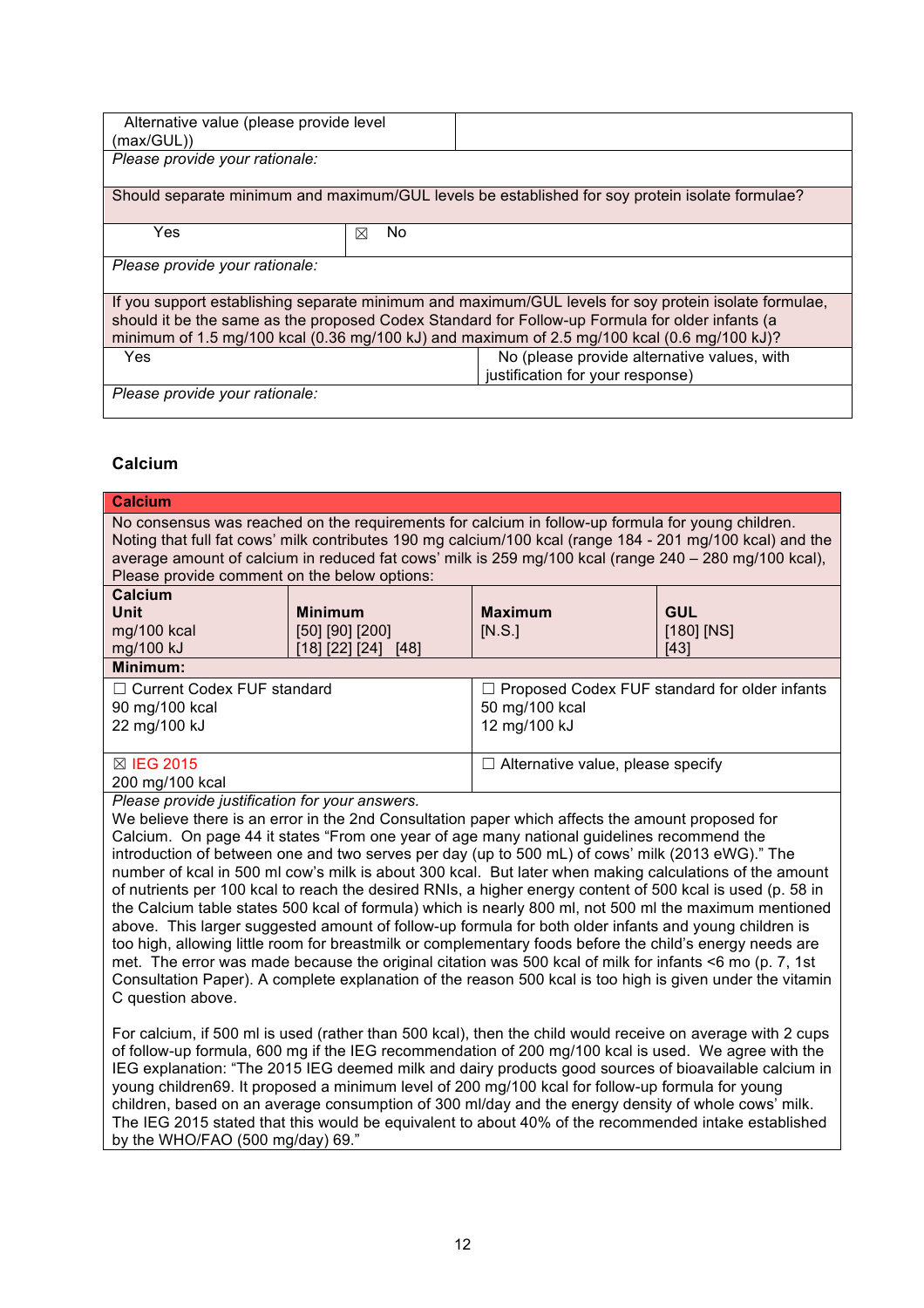| Maximum/GUL:                                  |                                                                                                    |
|-----------------------------------------------|----------------------------------------------------------------------------------------------------|
| □ Current Codex FUF standard<br>Maximum: N.S. | $\Box$ Proposed Codex FUF standard for older infants<br>GUL: 180 mg/100 kcal<br>GUL: 43 mg/ 100 kJ |
| $\boxtimes$ IEG 2015<br>GUL: N.S.             | $\Box$ Alternative value, please specify                                                           |

| <b>Calcium</b>                                                                                                                                                       |     |    |
|----------------------------------------------------------------------------------------------------------------------------------------------------------------------|-----|----|
| Should the ratio for calcium-to-phosphorous included in the Codex Standard for Infant Formula and as<br>proposed for FUF-OI be included?<br>Ratio calcium/phosphorus |     |    |
| Min                                                                                                                                                                  | Max |    |
| 1:1                                                                                                                                                                  | 2:1 |    |
| Yes                                                                                                                                                                  |     | No |
| Please provide your rationale:                                                                                                                                       |     |    |

# **Vitamin A**

| <b>Vitamin A</b>                                                                                                                                                                                                                                                        |                                        |                          |                          |  |
|-------------------------------------------------------------------------------------------------------------------------------------------------------------------------------------------------------------------------------------------------------------------------|----------------------------------------|--------------------------|--------------------------|--|
| No consensus was reached on the establishment of a minimum or maximum vitamin A value. Please                                                                                                                                                                           |                                        |                          |                          |  |
| provide scientific rationale to support your preferred value:                                                                                                                                                                                                           |                                        |                          |                          |  |
| Vitamin $A^{x}$                                                                                                                                                                                                                                                         |                                        |                          |                          |  |
| <b>Unit</b>                                                                                                                                                                                                                                                             | Minimum                                | Maximum                  | GUL                      |  |
| µg RE/100 kcal<br>µg RE/100 kJ                                                                                                                                                                                                                                          | $[75]$ $[60]$ $[50]$<br>[18] [14] [12] | [225] [180]<br>[54] [43] | [200] [180]<br>[48] [43] |  |
| <sup>x)</sup> expressed as retinol equivalents (RE).                                                                                                                                                                                                                    |                                        |                          |                          |  |
| 1 µg RE = 3.33 IU Vitamin A= 1 µg all trans-retinol. Retinol contents shall be provided by preformed                                                                                                                                                                    |                                        |                          |                          |  |
| retinol, while any contents of carotenoids should not be included in the calculation and declaration of                                                                                                                                                                 |                                        |                          |                          |  |
| vitamin A activity.                                                                                                                                                                                                                                                     |                                        |                          |                          |  |
| <b>Minimum</b>                                                                                                                                                                                                                                                          |                                        |                          |                          |  |
| Current Codex FUF Std &                                                                                                                                                                                                                                                 |                                        | IEG 2015 / Codex IF Std  | WHO/FAO 15% of RNI       |  |
| proposed Codex FUF-OI                                                                                                                                                                                                                                                   |                                        | 60 µg RE/100 kcal        | 50 µg RE/100 kcal        |  |
| 75 µg RE/100 kcal                                                                                                                                                                                                                                                       |                                        | 14 µg RE/100 kJ          | 12 µg RE/100 kJ          |  |
| 18 µg RE/100 kJ                                                                                                                                                                                                                                                         |                                        |                          |                          |  |
|                                                                                                                                                                                                                                                                         | Please provide your rationale:         |                          |                          |  |
| <b>Maximum</b>                                                                                                                                                                                                                                                          |                                        |                          |                          |  |
|                                                                                                                                                                                                                                                                         |                                        |                          |                          |  |
| Codex FUF std                                                                                                                                                                                                                                                           |                                        | Proposed Codex FUF-OI    |                          |  |
| 225 µg RE/100 kcal                                                                                                                                                                                                                                                      |                                        | 180 µg RE/100 kcal       |                          |  |
| 54 µg RE/100 kJ                                                                                                                                                                                                                                                         |                                        | 43 µg RE/100 kJ          |                          |  |
| Please provide your rationale:                                                                                                                                                                                                                                          |                                        |                          |                          |  |
|                                                                                                                                                                                                                                                                         |                                        |                          |                          |  |
|                                                                                                                                                                                                                                                                         |                                        |                          |                          |  |
| WHO/FAO GUL of 3-5 times minimum<br><b>IEG 2015</b>                                                                                                                                                                                                                     |                                        |                          |                          |  |
|                                                                                                                                                                                                                                                                         |                                        |                          |                          |  |
|                                                                                                                                                                                                                                                                         |                                        |                          |                          |  |
|                                                                                                                                                                                                                                                                         |                                        |                          |                          |  |
|                                                                                                                                                                                                                                                                         |                                        |                          |                          |  |
|                                                                                                                                                                                                                                                                         |                                        |                          |                          |  |
| <b>GUL</b><br>200 µg RE/100 kcal<br>180 µg RE/100 kcal<br>54 µg RE/100 kJ<br>43 µg RE/100 kJ<br>Please provide your rationale:<br>Do you support the footnote below, agreed to by the Committee for follow-up formula for older infants<br>(REP16/NFSDUE Appendix III)? |                                        |                          |                          |  |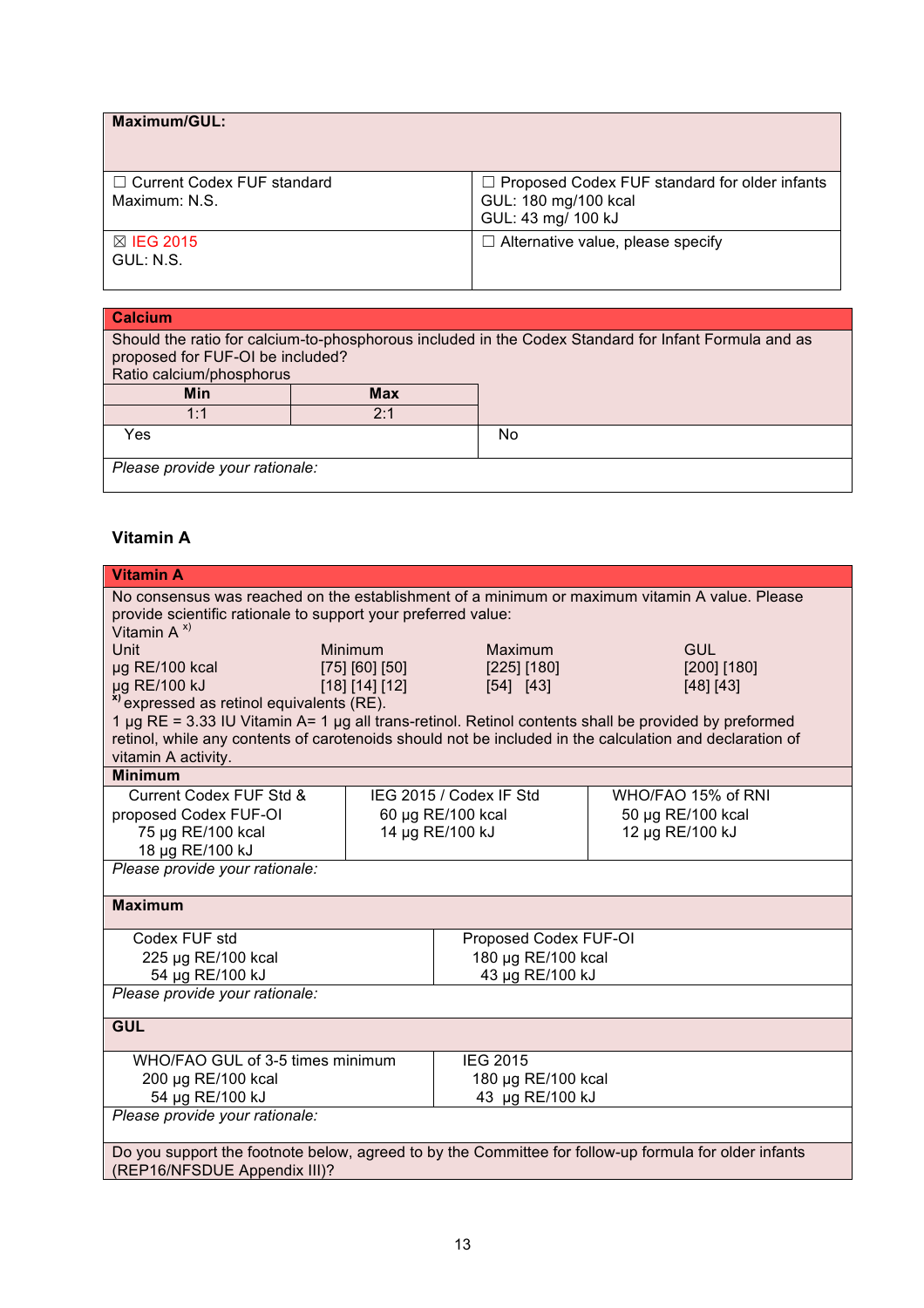| <sup>x)</sup> expressed as retinol equivalents (RE).<br>$1 \mu$ g RE = 3.33 IU Vitamin A= 1 $\mu$ g all trans-retinol. Retinol contents shall be provided by preformed<br>retinol, while any contents of carotenoids should not be included in the calculation and declaration of<br>vitamin A activity. |    |
|----------------------------------------------------------------------------------------------------------------------------------------------------------------------------------------------------------------------------------------------------------------------------------------------------------|----|
| Yes                                                                                                                                                                                                                                                                                                      | No |

# **Vitamin D**

| <b>Vitamin D</b>                                                                                                                                                    |           |  |
|---------------------------------------------------------------------------------------------------------------------------------------------------------------------|-----------|--|
| Do you support that mandatory addition of vitamin D to follow-up formula for young children?                                                                        |           |  |
| $\Box$ Yes                                                                                                                                                          | $\Box$ No |  |
|                                                                                                                                                                     |           |  |
| If you support mandatory addition, please state what the minimum level should be and provide<br>justification for your answer.                                      |           |  |
| Answer:                                                                                                                                                             |           |  |
| Please state whether vitamin D should have a maximum level or a GUL set and provide information on<br>what this level should be with justification for your answer. |           |  |
| Answer:                                                                                                                                                             |           |  |

# **Zinc**

| <b>Zinc</b>                                                                                        |           |  |  |  |  |
|----------------------------------------------------------------------------------------------------|-----------|--|--|--|--|
| Do you support that mandatory addition of zinc to follow-up formula for young children?            |           |  |  |  |  |
| $\boxtimes$ Yes                                                                                    | $\Box$ No |  |  |  |  |
|                                                                                                    |           |  |  |  |  |
| If you support mandatory addition, please state what the minimum level should be and provide       |           |  |  |  |  |
| justification for your answer.                                                                     |           |  |  |  |  |
| Answer:                                                                                            |           |  |  |  |  |
| This should match the FUF for older infants                                                        |           |  |  |  |  |
| Please state whether zinc should have a maximum level or a GUL set and provide information on what |           |  |  |  |  |
| this level should be with justification for your answer.                                           |           |  |  |  |  |
| Answer:                                                                                            |           |  |  |  |  |
| This should match the FUF for older infants                                                        |           |  |  |  |  |

# **Vitamin C**

| <b>Vitamin C</b>                                                                                   |  |  |  |  |  |
|----------------------------------------------------------------------------------------------------|--|--|--|--|--|
| Do you support that mandatory addition of vitamin C to follow-up formula for young children?       |  |  |  |  |  |
| $\boxtimes$ Yes<br>$\Box$ No                                                                       |  |  |  |  |  |
|                                                                                                    |  |  |  |  |  |
| If you support mandatory addition, please state what the minimum level should be and provide       |  |  |  |  |  |
| justification for your answer.                                                                     |  |  |  |  |  |
| Answer:                                                                                            |  |  |  |  |  |
| This should match the FUF for older infants                                                        |  |  |  |  |  |
| Please state whether vitamin C should have a maximum level or a GUL set and provide information on |  |  |  |  |  |
| what this level should be with justification for your answer.                                      |  |  |  |  |  |
| Answer:                                                                                            |  |  |  |  |  |
|                                                                                                    |  |  |  |  |  |
| This should match the FUF for older infants                                                        |  |  |  |  |  |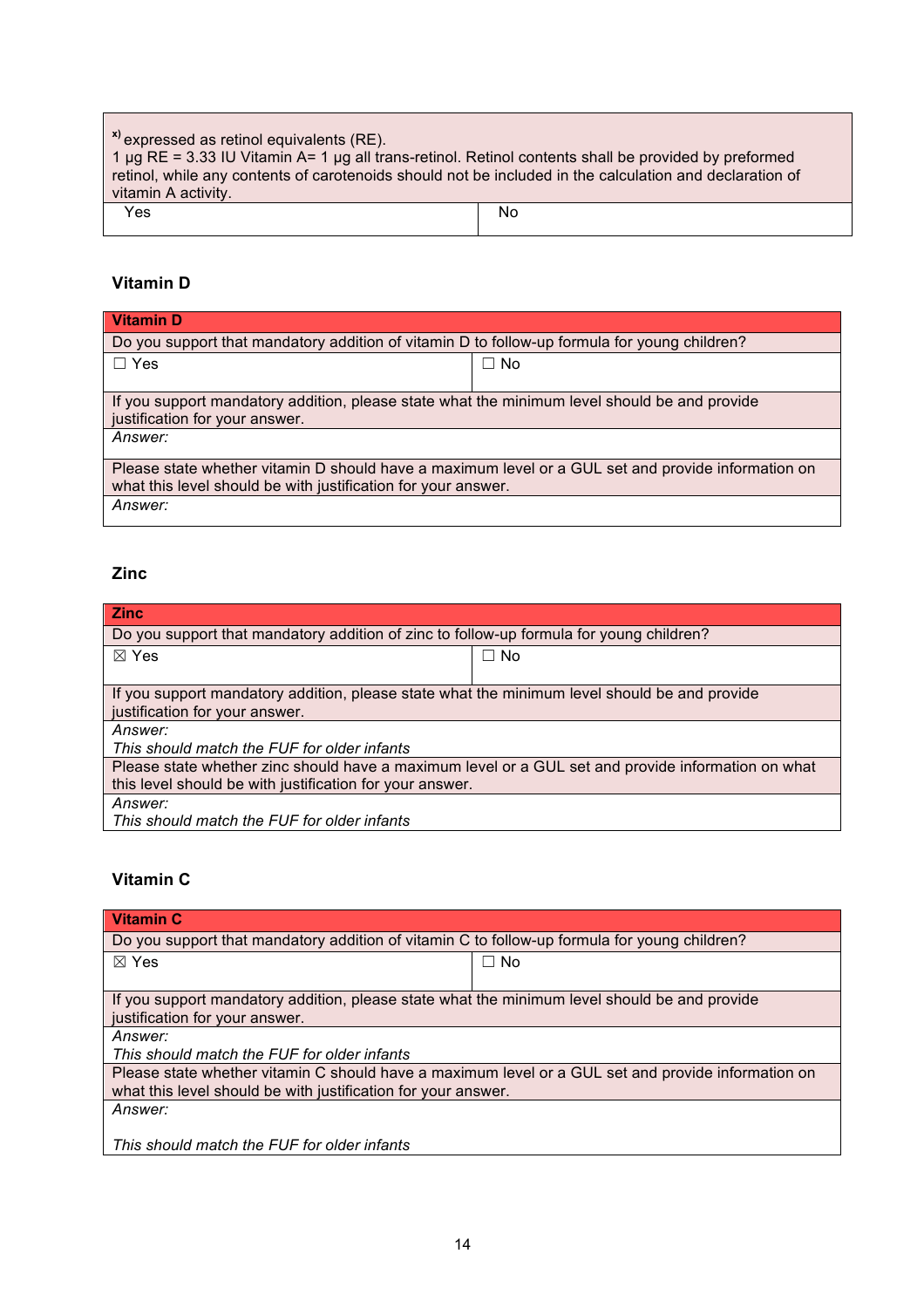## **Vitamin B12**

| Vitamin B12                                                                                          |           |  |  |  |  |
|------------------------------------------------------------------------------------------------------|-----------|--|--|--|--|
| Do you support that mandatory addition of vitamin B12 to follow-up formula for young children?       |           |  |  |  |  |
| $\boxtimes$ Yes                                                                                      | $\Box$ No |  |  |  |  |
|                                                                                                      |           |  |  |  |  |
| If you support mandatory addition, please state what the minimum level should be and provide         |           |  |  |  |  |
| justification for your answer.                                                                       |           |  |  |  |  |
| Answer:                                                                                              |           |  |  |  |  |
| This should match the FUF for older infants                                                          |           |  |  |  |  |
| Please state whether vitamin B12 should have a maximum level or a GUL set and provide information on |           |  |  |  |  |
| what this level should be with justification for your answer.                                        |           |  |  |  |  |
| Answer:                                                                                              |           |  |  |  |  |
| This should match the FUF for older infants                                                          |           |  |  |  |  |

## **Riboflavin**

| <b>Riboflavin</b>                                                                                   |           |  |  |  |  |
|-----------------------------------------------------------------------------------------------------|-----------|--|--|--|--|
| Do you support that mandatory addition of riboflavin to follow-up formula for young children?       |           |  |  |  |  |
| $\boxtimes$ Yes                                                                                     | $\Box$ No |  |  |  |  |
|                                                                                                     |           |  |  |  |  |
| If you support mandatory addition, please state what the minimum level should be and provide        |           |  |  |  |  |
| justification for your answer.                                                                      |           |  |  |  |  |
| Answer: This should match the FUF for older infants                                                 |           |  |  |  |  |
| Please state whether riboflavin should have a maximum level or a GUL set and provide information on |           |  |  |  |  |
| what this level should be with justification for your answer.                                       |           |  |  |  |  |
| Answer: This should match the FUF for older infants                                                 |           |  |  |  |  |
|                                                                                                     |           |  |  |  |  |

## **Sodium**

| <b>Sodium</b>                                                                                         |           |  |  |  |  |
|-------------------------------------------------------------------------------------------------------|-----------|--|--|--|--|
| Should specific parameters for sodium levels in follow-up formula for young children be set?          |           |  |  |  |  |
| $\boxtimes$ Yes                                                                                       | $\Box$ No |  |  |  |  |
|                                                                                                       |           |  |  |  |  |
| Should a minimum level of sodium be established? If yes, please state what this level should be and   |           |  |  |  |  |
| provide justification for your answer.                                                                |           |  |  |  |  |
| Answer: Need to compare amounts in breastmilk and cow's milk. If only full fat cow's milk is allowed, |           |  |  |  |  |
| then sodium levels can be lower.                                                                      |           |  |  |  |  |
| Please state whether sodium should have a maximum level or a GUL set and provide information on       |           |  |  |  |  |
| what this level should be with justification for your answer.                                         |           |  |  |  |  |
| Answer: Need to compare amounts in breastmilk and cow's milk.                                         |           |  |  |  |  |

# **SCOPE & LABELLING**

### **Scope & Labelling**

When answering the questions below relating to Scope and Labelling, please give consideration to whether your response covers both follow-up formula for older infants and follow-up formula for young children, or whether different approaches should be considered for these different product categories. Do you consider that any of the current labelling provisions for follow-up formula can be adopted as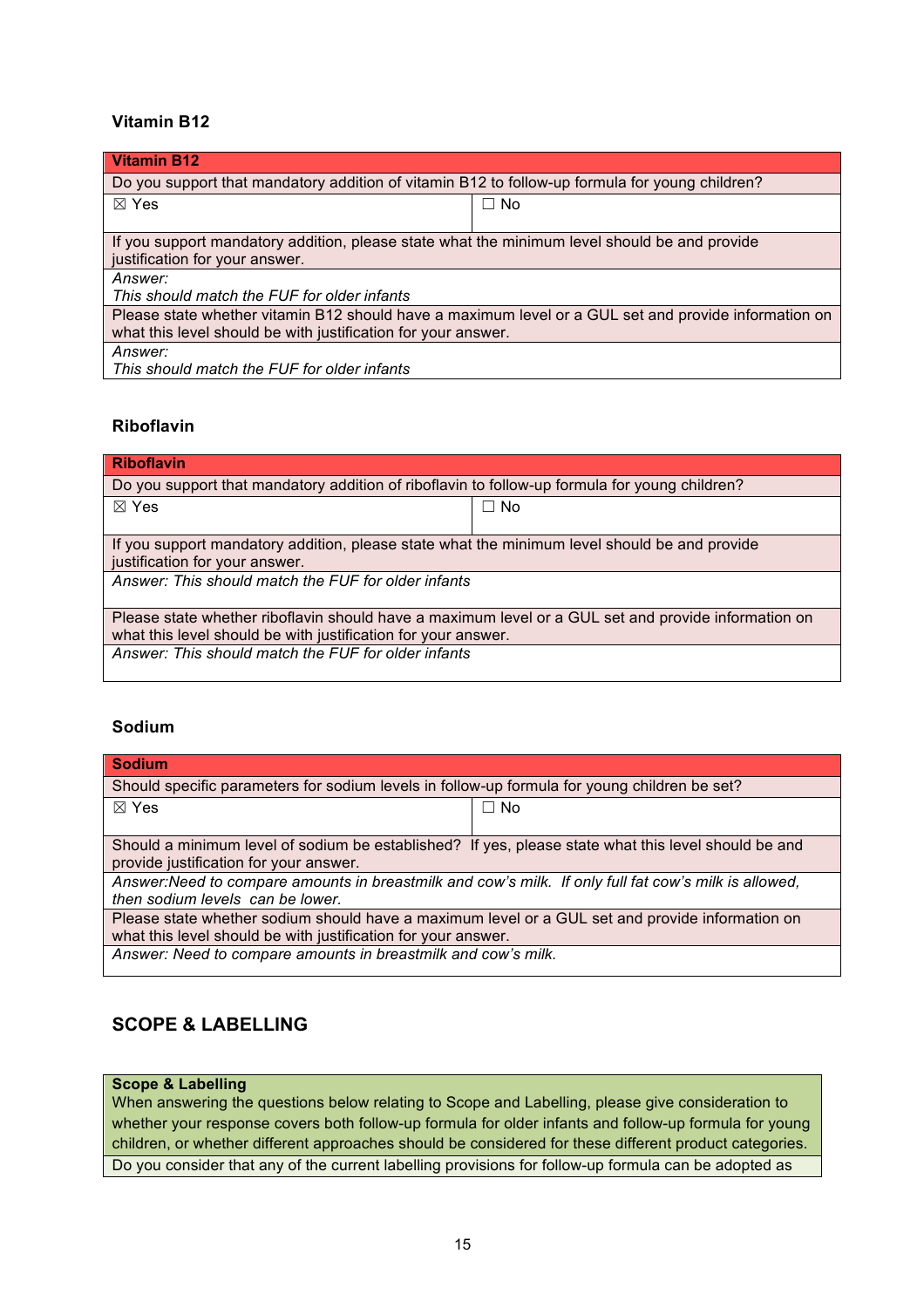is? If so, which provisions? YES

*Please provide justification for your answer.*

9.1.3; 9.1.4; 9.2; 9.3; 9.4; and 10 can be adopted as is as they do not refer to the name of the products which we believe needs to be intensively discussed. Throughout the text of the standard the word 'food' must be changed to 'product' in line and consistent with the decision made at the last meeting that follow-up formula will be referred to as a product not food in the definitions section 2.1.1.

Are there any labelling areas where different provisions may be required for the two age groups? YES Labelling provisions in 9.1, 9.5, 9.6, need to be revised.

Firstly, section **9.1 and 9. 1.1** must be revised throughout to replace the word 'food' with the word 'product' to be in line and consistent with the decision made at the last meeting that follow-up formula will be referred to as a product not food in the definitions section 2.1.1. Thus as examples, the title of 9.1 must read 'The Name of the Product' and 9.1.1 must read 'The name of the product shall be…'

Secondly, we believe that the evidence points to the need for consumer protection reasons to give different names to the 2 products now included in this standard – the one for older infants and the one for young children. The justification for this recommendation is that the word 'formula' implies a product that meets the normal nutritional requirements of whoever is consuming the product. The definition of infant formula in the STANDARD FOR INFANT FORMULA AND FORMULAS FOR SPECIAL MEDICAL PURPOSES INTENDED FOR INFANTS (CODEX STAN 72 – 1981) defines in 2.1 infant formula as meaning "a breast-milk substitute specially manufactured to satisfy, by itself, the nutritional requirements of infants during the first months of life up to the introduction of appropriate complementary feeding". Thus the term 'formula' has become synonymous with a product that meets normal nutritional requirements.

We thus strongly suggest the product for young children should have a different name that does not include the word formula, since it does not provide by itself the normal nutritional requirements of the target group aged 12-36 months. The use of the word 'formula' would be misleading, and the product could potentially be fed incorrectly as a complete replacement for all foods.

The Merriam Webster dictionary defines formula as "a (1): recipe (2): prescription b: a milk mixture or substitute for feeding an infant." Based on both common usage of the word and the Codex definition of infant formula, a formula has become considered as meeting the normal nutritional requirements of the young infant (<6 mo of age).

Functionally, any milk product for 6-36 months of age will be used alongside other foods, displacing consumption of breast milk. Milks targeted at this vulnerable age group must be differentiated from infant formula to avoid misleading consumers and more importantly potentially causing negative health outcomes such as malnutrition.

We also note that translations of the terms used for 'infant formula' show that in the many commonly used languages (French, Spanish, Portuguese, Chinese, Arabic, Hindi, Bengali) the term for 'infant formula' either includes infant, formula or like mother's milk: Leche Maternizada, formula infantile - (Spanish); Lait Maternisé (French); Fórmula Infantil (Portuguese)l Yīng yòu'ér (Infant) nǎifěn (dried milk) 婴幼奶粉 (Mandarin Chinese); aarambhik phaarmoola (baby formula) (Hindi); halib 'atfal

 (baby milk) (Arabic); Śiśu Sutra (infant formula) (Bengali). Thus 'baby' (the age range of 0-12 months) is commonly used with the word 'formula', but 'child' (potentially older than 12 months) is not combined with the word 'formula'.

In contrast to the previous follow-up formula Standard, which was nutritionally suitable for older infants, the nutrient content of the now two proposed follow-up formula products differ substantially and thus should have distinctly different names and clear definitions in order to ensure that they are clearly distinguished from each other and thus avoid any potential consumer misinformation. This need for differentiation is further substantiated by research from the Helen Keller International Assessment and Research in Child Feeding (ARCH) Project, published in the Maternal and Child Nutrition Journal, that clearly showed that the manufacturers of these two products and of infant formulas market the range of products with the same/similar names, labels, designs, colors, and messages (paper available through open access at

<http://onlinelibrary.wiley.com/doi/10.1111/mcn.12269/epdf> and attached to this submission). Based on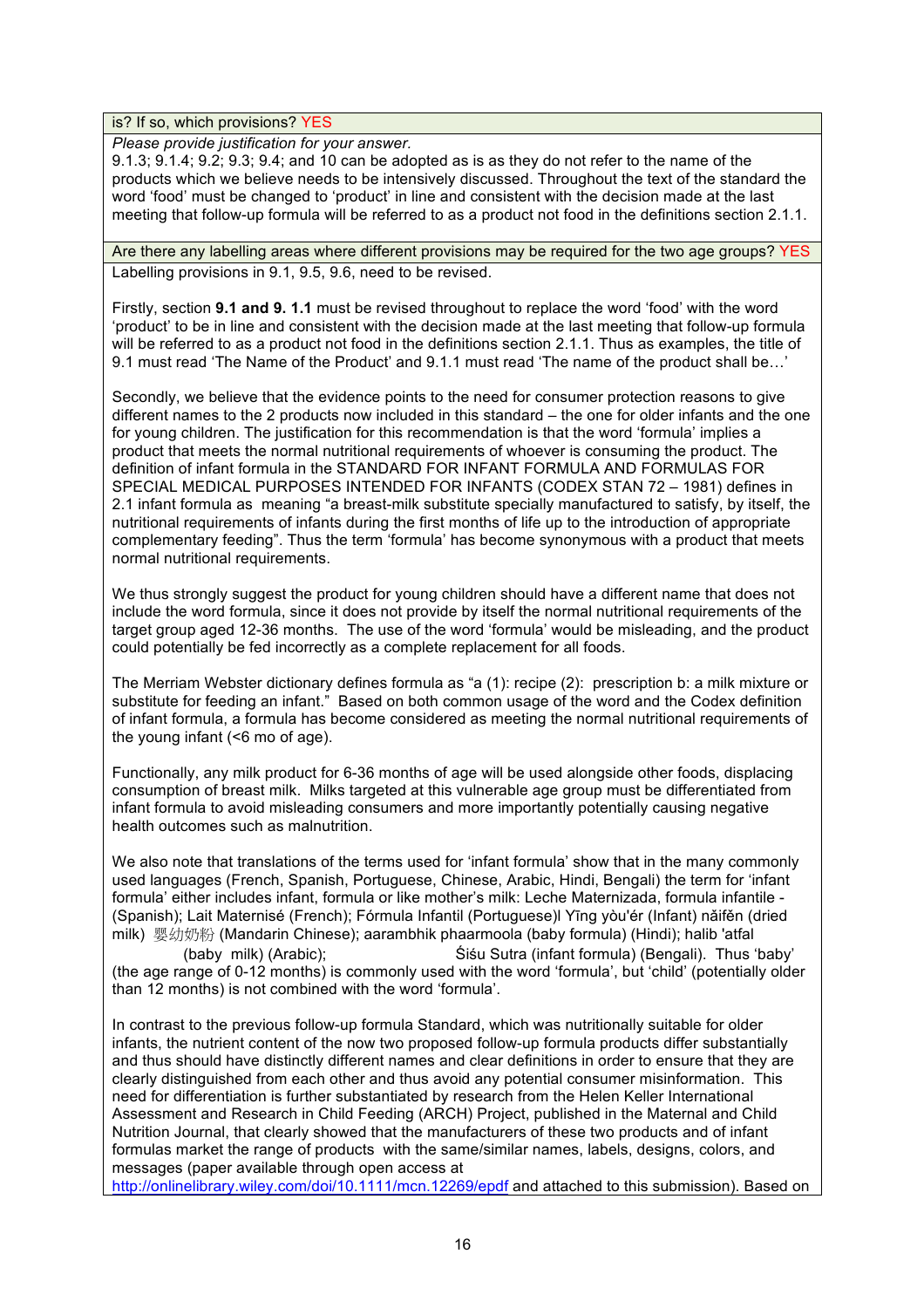the proposed significantly different composition, it becomes necessary for the consumer to easily be able to differentiate between the 2 products under discussion.

We thus also believe that the name of the Standard 'Standard for Follow-up Formula (CODEX STAN 156-1987)' also needs to be opened for review.

Using the term 'Follow-up Formula' in the name of the standard, in the scope and in the 2 product names implies that both products could both be used for infants. Research has shown that mothers have interpreted 'Follow-up Formula' in this manner in the United Kingdom, where 16% of mothers in a 2010 national infant feeding survey reported that they first used follow-up formula before 6 months of age. Of mothers who had never worked, 26% reported that they had given their baby follow-on formula before 6 months of age (Infant Feeding Survey 2010). One-third (32%) of mothers reported they did not know the difference between various breast-milk substitute products, and health workers were unable to differentiate them as well (Crawley and Westfield, 2016, Infant Milks in the UK: A Practical Guide for Health Professionals – February 2016). In Senegal, nearly 10% of mothers of infants and children under age two were unable to state what stage of formula they gave their infants (ARCH research, 2016, unpublished analyses). Other research by Cattaneo et al. has also shown the confusion that exists between these different products amongst mothers, especially considering the way manufacturers label these products, clearly indicating the need for Codex to address this critical issue for the reason of consumer protection. Cattaneo et al. found that only 43% of mothers in a study in Italy were able to assign the correct meaning, in terms of age of use, after careful reading of a follow-up formula advertisement (Cattaneo et al. Archives of Disease in Childhood 0, 1–6. 2014)

As reported by Watson and Heath (2013, The role and use of fortified milk-based products in the diets of older infants and young children, MPI Technical Paper No: 2013/40, New Zealand), "recommendations for the minimum age of follow-up formula introduction are not always followed. France, Ireland, Luxembourg, and the United Kingdom all reported introduction earlier than their country's recommendation, as did the developing countries Ghana and the Philippines. There is a large range in the age at which follow-up formula was first introduced to the child. The earliest followup formula introduction reported was at one month by 2% of children in a United Kingdom study of 9,416 mothers (8). Even within countries there was a range of ages at which follow-up formula was introduced, such as in Sweden, where 44% of children were introduced to follow-up formula at less than four months old (11), 30.5% at four to six months, and 50% at six months or older… Rates of follow-up formula consumption at or before six months of age were reported by eight developed countries and three developing countries."

Follow-up formula for young children (12-36 months) designed by this standard could therefore potentially be fed to older infants (6 to 12 months) with no negative nutritional consequences if consumed in adequate amounts, hygienically prepared, and with the child receiving complementary foods. However if follow-up formula for young children is the only product fed to an infant < 6 months of age, nutritional deficiencies would most definitely result since the proposed composition of followup formula for young children only requires 13 nutrients, while the Infant Formula Standard and the proposed follow-up formula for older infants both require 32 nutrients. For example, thiamin deficiency due to consumption of inadequate soy infant formula, was found in in Israel (Fattal-Valevski A, Pediatrics. 2005 Feb;115(2):e233-8.) Young infants < 6 mo of age consuming the proposed follow-up formula for young children (12-36 months) would be similarly at risk, since thiamin is not required, nor are numerous other nutrients in the composition currently under discussion (including niacin, vitamin B6, vitamin E, vitamin K, niacin, folic acid, etc.) By naming the 2 products being considered under this standard with clearly different names, this is less likely to occur.

It is important to note (See Table 1), attached, that the follow-up formula for young children (12-36 months) includes fewer proposed nutrients (13) than the 32 suggested in the GUIDELINES ON FORMULATED COMPLEMENTARY FOODS FOR OLDER INFANTS AND YOUNG CHILDREN CAC/GL 8-1991.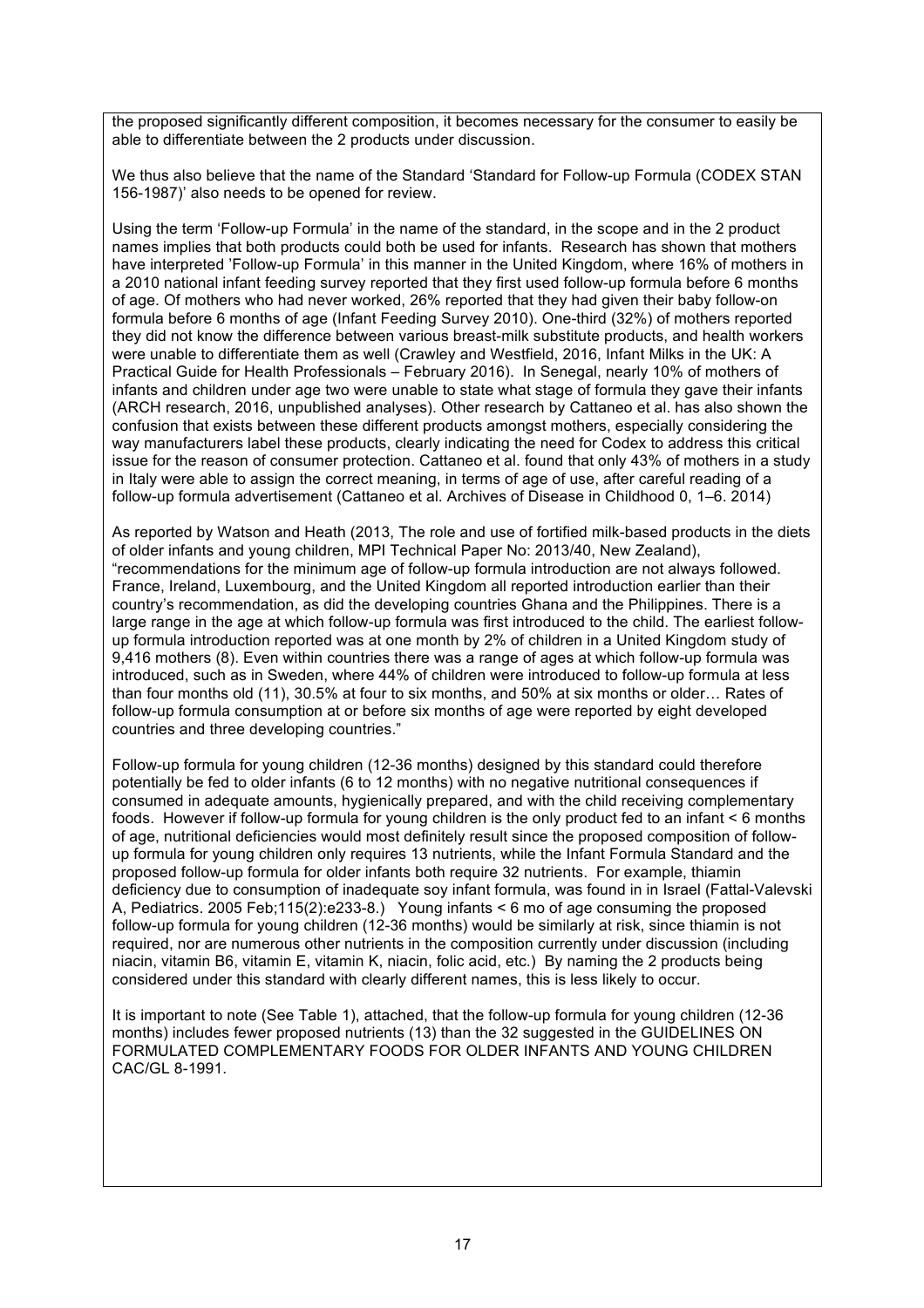Table 1: Essential compositional requirements in Codex Standards per 100 kcal

| <b>Nutrients</b>                         | <b>FUF</b><br>1987 | (See FUF for<br>older infants<br>unless figure<br>noted | <b>Infant Formula</b><br>(1981, Rev. 2007 | <b>FUF for Older</b><br>Infants proposed<br>2016 |                          |                  | <b>FUF Young</b><br>children<br>Proposed 2016 |                        | <b>Fortified</b><br><b>Complementary</b><br>foods (2013) |  |
|------------------------------------------|--------------------|---------------------------------------------------------|-------------------------------------------|--------------------------------------------------|--------------------------|------------------|-----------------------------------------------|------------------------|----------------------------------------------------------|--|
|                                          | Min/max            | Min                                                     | Max<br>(GUL)                              | <b>Min</b>                                       | Max                      | <b>GUL</b>       | <b>Min</b>                                    | Max<br>(GUL)           | <b>Min</b>                                               |  |
| Energy (kcal/100<br>$mL$ )               | 60/85              |                                                         |                                           | 60                                               | 70                       |                  | 45 or 60                                      |                        | 4 kcal/per gm dry                                        |  |
| Protein (g/100kcal)                      | 3/5.5              | 1.8                                                     | 3.0                                       | $[1.8]$<br>[1.65]                                | [3.5]<br>[3.0]<br>[2.5]  |                  | $***$                                         | $***$                  | 6% of energy min.<br>15% (max)                           |  |
| Fat (g/100kcal)                          | 3/6                |                                                         |                                           | 4.4                                              | 6.0                      |                  | 3/3.5/4.4                                     |                        | 20% of energy                                            |  |
| LA (mg/100kcal)                          | same               |                                                         | 1400<br>(GUL)                             | 300                                              | $\overline{\phantom{a}}$ |                  | $***$                                         | $***$                  | 333                                                      |  |
| ALA (mg/100kcal)                         | <b>None</b>        |                                                         |                                           | 50                                               | <b>NS</b>                |                  | None                                          | none                   | none                                                     |  |
| DHA (% of fatty<br>acids)**              | <b>None</b>        | None                                                    |                                           | $[\cdot]$<br>[0.3]                               |                          | 0.5              | $***$                                         | $***$                  | none                                                     |  |
| Carbohydrates<br>(g/100kcal)             |                    |                                                         |                                           | 9.0                                              | 14.0                     |                  | 7.5/9.0                                       | 14                     | none                                                     |  |
| Vitamin A (µg<br>RE/100 kcal)            | 225(Max)           | 60                                                      |                                           | $\overline{75}$                                  | 180                      |                  | [75]/60/50                                    | 225/180                | 67                                                       |  |
| Vitamin D (µg /100<br>kcal)              | same               |                                                         |                                           | 1.0                                              | 3.0                      |                  | $***$                                         | $***$                  | .8                                                       |  |
| Vitamin E (mg $\alpha$ -<br>TE/100 kcal) | .7 <sub>N</sub>    |                                                         |                                           | 0.5                                              |                          | 5.0              | $\overline{\text{NS}}$                        | <b>NS</b>              | $\boldsymbol{.8}$                                        |  |
| Vitamin K (µg/100<br>kcal)               | 4/NS               | $\overline{4}$                                          |                                           | [1] [4]                                          |                          | 27               | $\overline{\text{NS}}$                        | <b>NS</b>              | 2.5                                                      |  |
| Thiamine (µg/100<br>kcal)                | 40/NS              |                                                         |                                           | 60                                               |                          | $\overline{3}00$ | <b>NS</b>                                     | <b>NS</b>              | 83                                                       |  |
| Riboflavin (µg/100<br>kcal)              | 60/NS              |                                                         |                                           | 80                                               |                          | 500              | $***$                                         | $***$                  | $\overline{83}$                                          |  |
| Niacin (µg/100<br>kcal)                  | 250/NS             |                                                         |                                           | 300                                              |                          | 1500             | <b>NS</b>                                     | <b>NS</b>              | 1000                                                     |  |
| Vitamin B <sub>6</sub> (µg/100<br>kcal)  | 45/NS              |                                                         |                                           | 35                                               |                          | 175              | <b>NS</b>                                     | <b>NS</b>              | 83                                                       |  |
| Vitamin $B_{12}$ (µg/100<br>kcal)        | .15/NS             |                                                         |                                           | 0.1                                              |                          | 1.5              | $***$                                         | $***$                  | $\overline{.2}$                                          |  |
| Pantothenic acid<br>(µg/100 kcal)        | 300/NS             |                                                         |                                           | 400                                              |                          | 2000             | <b>NS</b>                                     | <b>NS</b>              | 333                                                      |  |
| Folic acid (µg/100<br>kcal)              | 4/NS               |                                                         |                                           | 10                                               |                          | 50               |                                               |                        | 25                                                       |  |
| Vitamin C (mg/100<br>kcal)               | 8/NS               |                                                         |                                           | $[4]$<br>$[10]$                                  |                          | 70               | $***$                                         | $***$                  | 5                                                        |  |
| Biotin (µg/100 kcal)                     | /NS                |                                                         |                                           | 1.5                                              |                          | $10$             | <b>NS</b>                                     | <b>NS</b>              | 1.3                                                      |  |
| Iron (mg/100 kcal)                       | Same               | .45                                                     |                                           | 1.0                                              | 2.0                      |                  | $\mathbf{1}$                                  | $2/3$ GUL              | $\mathbf{1}$                                             |  |
| Calcium (mg/100<br>kcal)                 | 90/NS              |                                                         | 140<br>(GUL)                              | 50                                               |                          | 180              | 90/50/200                                     | 180/NS                 | 83                                                       |  |
| Phosphorous<br>(mg/100 kcal)             | 60/NS              |                                                         |                                           | 25                                               |                          | 100              | $\overline{\text{NS}}$                        | $\overline{\text{NS}}$ | 77                                                       |  |
| Magnesium<br>$(mg/100$ kcal)             | 6/NS               |                                                         |                                           | 5.0                                              |                          | 15               | <b>NS</b>                                     | <b>NS</b>              | 10                                                       |  |
| Sodium (mg/100<br>kcal)                  | 20/85              |                                                         |                                           | 20                                               | 60                       |                  | $***$                                         | $***$                  | none                                                     |  |
| Chloride (mg/100<br>kcal)                | 55/NS              |                                                         |                                           | 50                                               | 160                      |                  | <b>NS</b>                                     | <b>NS</b>              | none                                                     |  |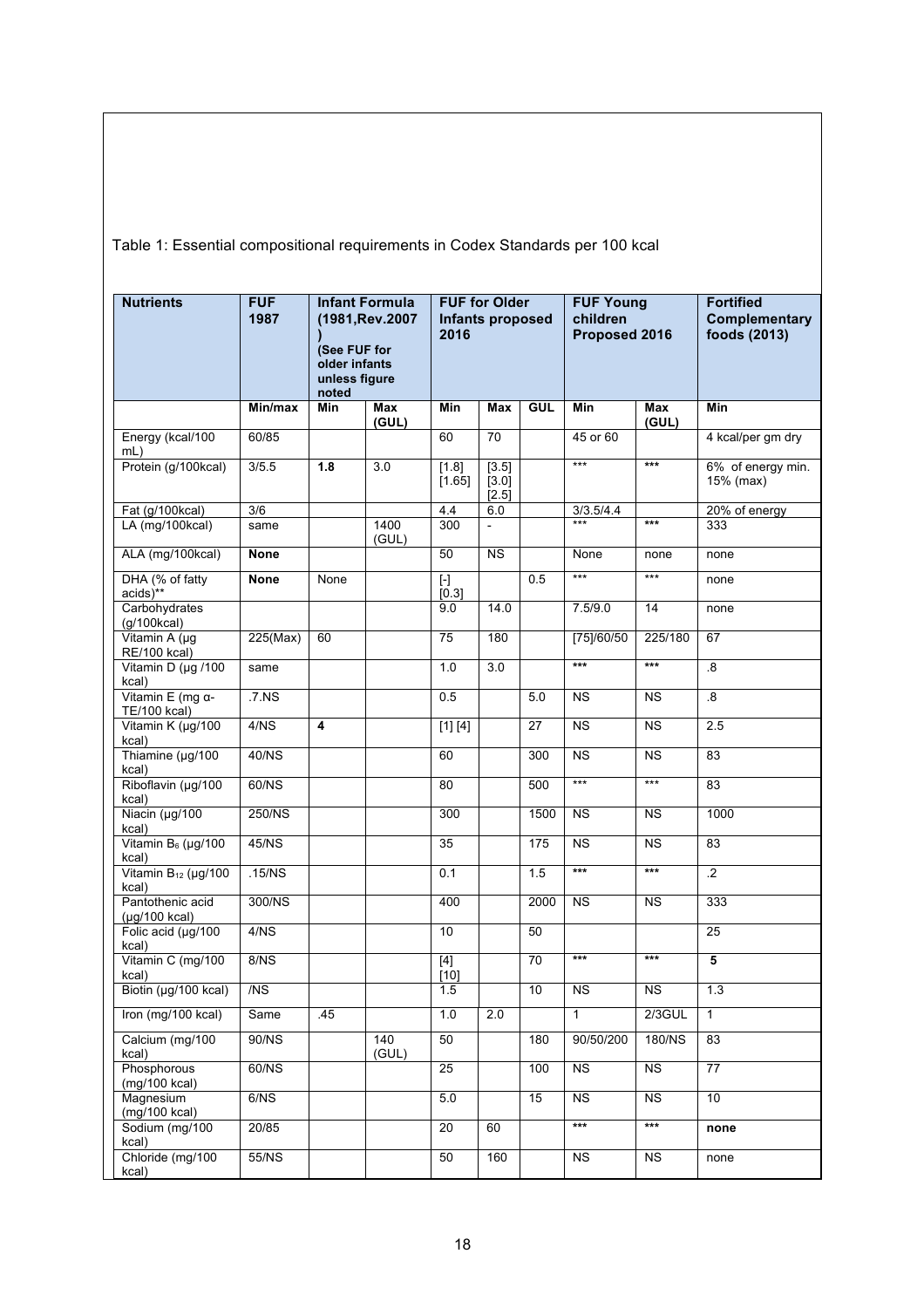| Potassium (mg/100<br>kcal)   | 80/NS       |     | 60  | 180 |                | <b>NS</b> | <b>NS</b> | none |  |
|------------------------------|-------------|-----|-----|-----|----------------|-----------|-----------|------|--|
| Manganese<br>$(mg/100$ kcal) | <b>None</b> |     | 1.0 |     | 100            | <b>NS</b> | <b>NS</b> | 77   |  |
| lodine (µg/100 kcal)         | 5/NS        |     | 10  |     | 60             | <b>NS</b> | <b>NS</b> | 15   |  |
| Selenium (µg/100<br>kcal)    | <b>None</b> |     | 2.0 |     | 9.0            | <b>NS</b> | <b>NS</b> | 2.8  |  |
| Copper (µg/100<br>kcal)      | <b>None</b> |     | 35  |     | 120            | <b>NS</b> | <b>NS</b> | . 1  |  |
| Zinc (mg/100 kcal)           | .5/NS       | 1.5 | 0.5 |     | [1.0]<br>[1.5] | $***$     | $***$     |      |  |

Values under consideration in square brackets [x] \*\*\* not yet decided but to be required in FUF; NS not specified ; Only different values than those given for FUF for Older Infants are shown; To calculate the nutrients recommended in the Formulated Complementary Food standard (vitamins and/or minerals contained in a daily ration of the Formulated Complementary Food is at least 50% of INL98), we took 50% of the nutrients shown in Formulated Complementary Food Standards' Table, assuming that is what should be contained in 300/kcal and other levels in this table.

It is important to also consider that since the follow-up formula for young children being considered is currently proposed to mandatorily require the addition of fewer nutrients, it is likely to be less costly to manufacture and therefore could be sold at lower cost than infant formula or follow-up formula for older infants. The lower cost could lead poor families to purchase an inappropriate and potentially detrimental product for feeding of their infant.

These are important public health issues that must be discussed and be considered by the eWG and CCNFSDU full committee.

We propose the following revised wording:

- 9.1 The Name of the Food Product
- 9.1.1 The name of the food Products shall be "Follow-up Formula for Older Infants" and "Fortified Milk for Young Children. In addition thereto, any appropriate designation may be used in accordance with national usage.
- 9.1.2 Those products which are prepared from whole or skimmed milk in accordance with Section 3.3.1.2 and where 90% or more of the protein is derived from whole or skimmed milk as such, or with minor modification that does not substantially impair the vitamin and mineral content of the milk, may be labelled "Follow-up Formula for Older Infants based on milk" or "Fortified Milk for Young Children" depending on the formulation.

Section **9.5** needs to be revised to take into account the proposed new name for the 2 products, as suggested below:

### **9.5 Information for Utilization**

- 9.5.1 Directions as to the preparation and use of the food product, and its storage and keeping after the container has been opened shall appear on the label.
- 9.5.2 The labelling of a Follow-up Formula for Older Infants and Fortified Milk for Young Children shall include a statement that Follow-up Formula they shall not be introduced before the 6th month of life.
- 9.5.3 Information that older infants and young children fed Follow-up Formula for Older Infants or Fortified Milk for Young Children shall receive other foods in addition to the food product shall appear on the label.

Section **9.6** needs to be revised to include language from the Infant Formula Standard CODEX STAN 72 – 1981 since these products are also breastmilk substitutes.

9.6 Additional Labelling Requirements:

9.6.1 Labels should not discourage breastfeeding. Each label shall have a clear, conspicuous and easily readable message which includes the following points:

a) the words "important notice" or their equivalent;

b) the statement "Breast milk is the best food for your baby" or a similar statement as to the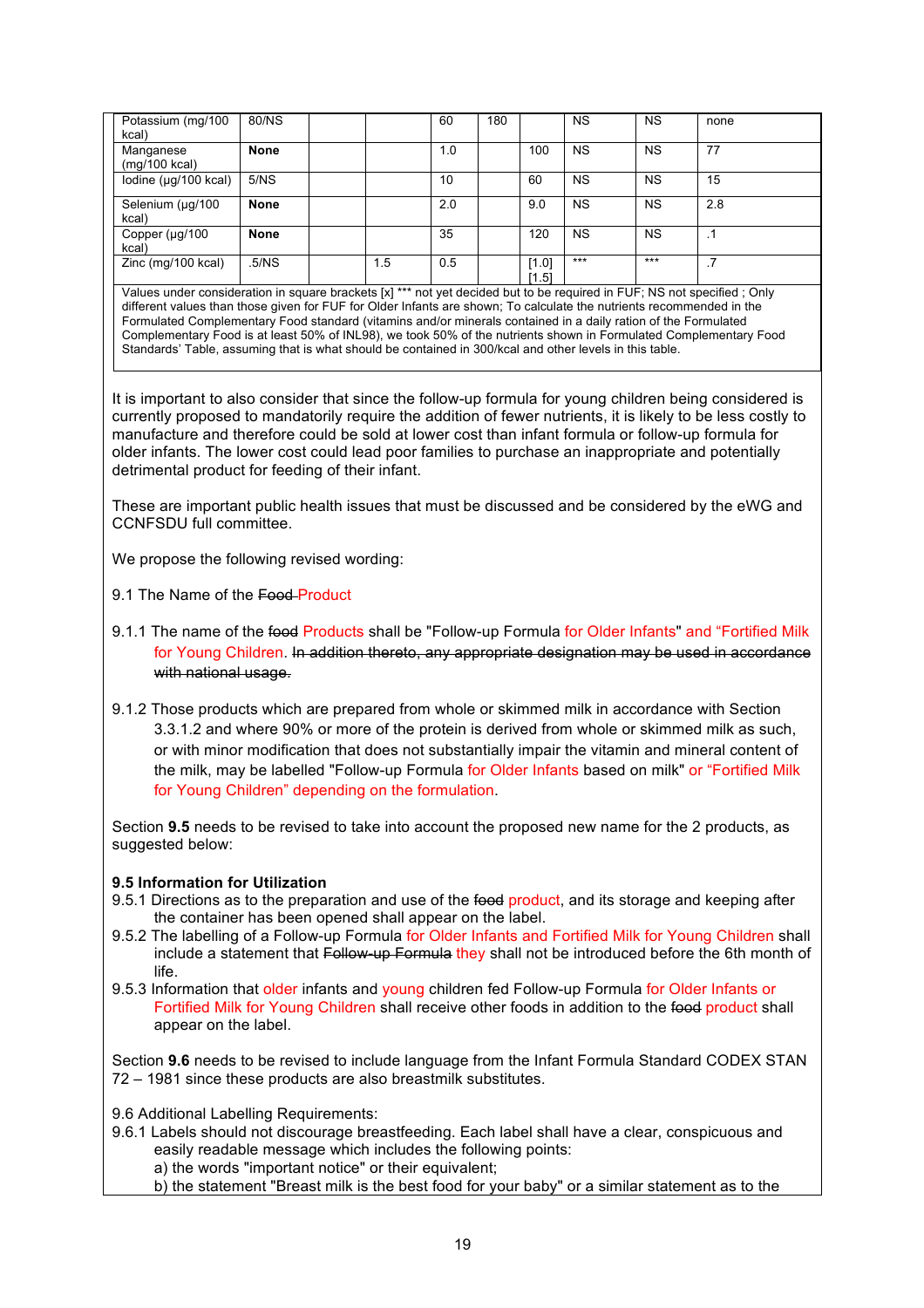superiority of breastfeeding or breast milk;

- c) a statement that the product should only be used on advice of a independent health worker as to the need for its use and the proper method of use.
- 9.6.2 The label shall have no pictures of infants and women nor any other picture or text which idealizes the use of the product.
- 9.6.3 The terms "humanized", "maternalized" or other similar terms shall not be used.
- 9.6.4 Information shall appear on the label to the effect that infants should receive complementary foods in addition to the product, from an age that is appropriate for their specific growth and development needs, as advised by an independent health worker, and in any case from the age over six months.
- 9.6.5 The products shall be labelled in such a way as to avoid any risk of confusion between infant formula, follow-up formula for older infants, fortified milks for older children and formula for special medical purposes.

Are you aware of further issues and/or evidence that need to be considered to inform the review of the scope and labelling section of the Codex Standard for Follow-up Formula? Please state the specific provisions within the Scope or Labelling section which would be informed by your response. *Answer:*

It is critical to consider the latest WHA resolution 69.9 adopted in May 2016 that refers to the WHO Guidance on ending the inappropriate promotion of foods for infants and young children. Recommendation 2 of the guidance states:

**"**Products that function as breast-milk substitutes should not be promoted. A breast-milk substitute should be understood to include any milks (or products that could be used to replace milk, such as fortified soy milk), in either liquid or powdered form, that are specifically marketed for feeding infants and young children up to the age of 3 years (including follow-up formula and growing-up milks). It should be clear that the implementation of the International Code of Marketing of Breast-milk Substitutes and subsequent relevant Health Assembly resolutions covers all these products."

Since both products included in this standard are clearly breast-milk substitutes, wording from the Infant Formula Standard referencing the International Code of Marketing of Breast-milk Substitutes must be included in the Scope of this standard. Therefore, the Title, the Scope, the Definitions, and the Names used for the 2 products, as discussed above, must be changed.

We propose the following changes to the Title of Standard:

**CODEX STANDARD FOR FOLLOW-UP FORMULA FOR OLDER INFANTS AND FORTIFIED MILKS FOR YOUNG CHILDREN**

We propose the following changes to 1. Scope:

This standard applies to the composition and labelling of follow-up formula for older infants and fortified milks for young children.

In addition, as WHA 69.9 has now provided clarity that these products are breast-milk substitutes, we propose that a 1.1 and 1.2 should be added to the Scope.

The proposed 1.1 is taken from 1.1 of the STANDARD FOR INFANT FORMULA AND FORMULAS FOR SPECIAL MEDICAL PURPOSES INTENDED FOR INFANTS (CODEX STAN 72 – 1981) and slightly modified and should read:

1.1.This applies to follow-up formula for older infants and fortified milks for young children in liquid or powdered form intended for use, where necessary, as a substitute for human milk in meeting helping to meet the normal nutritional requirements of older infants and young children;

The proposed 1.2 is taken from 1.4 of the STANDARD FOR INFANT FORMULA AND FORMULAS FOR SPECIAL MEDICAL PURPOSES INTENDED FOR INFANTS (CODEX STAN 72 – 1981) modified to include the wording of WHA 69.9 should read:

1.2 Application of this Standard should take into account the recommendations made in the International Code of Marketing of Breast-milk Substitutes (1981) and subsequent resolutions adopted by the World Health Assembly related to the Code, the Global Strategy for Infant and Young Child Feeding, World Health Assembly resolution WHA 54.2 (2001) and WHA 69.9 (2016). Do we need to make specific reference to WHA resolutions in the Codex Standard for Follow-up

20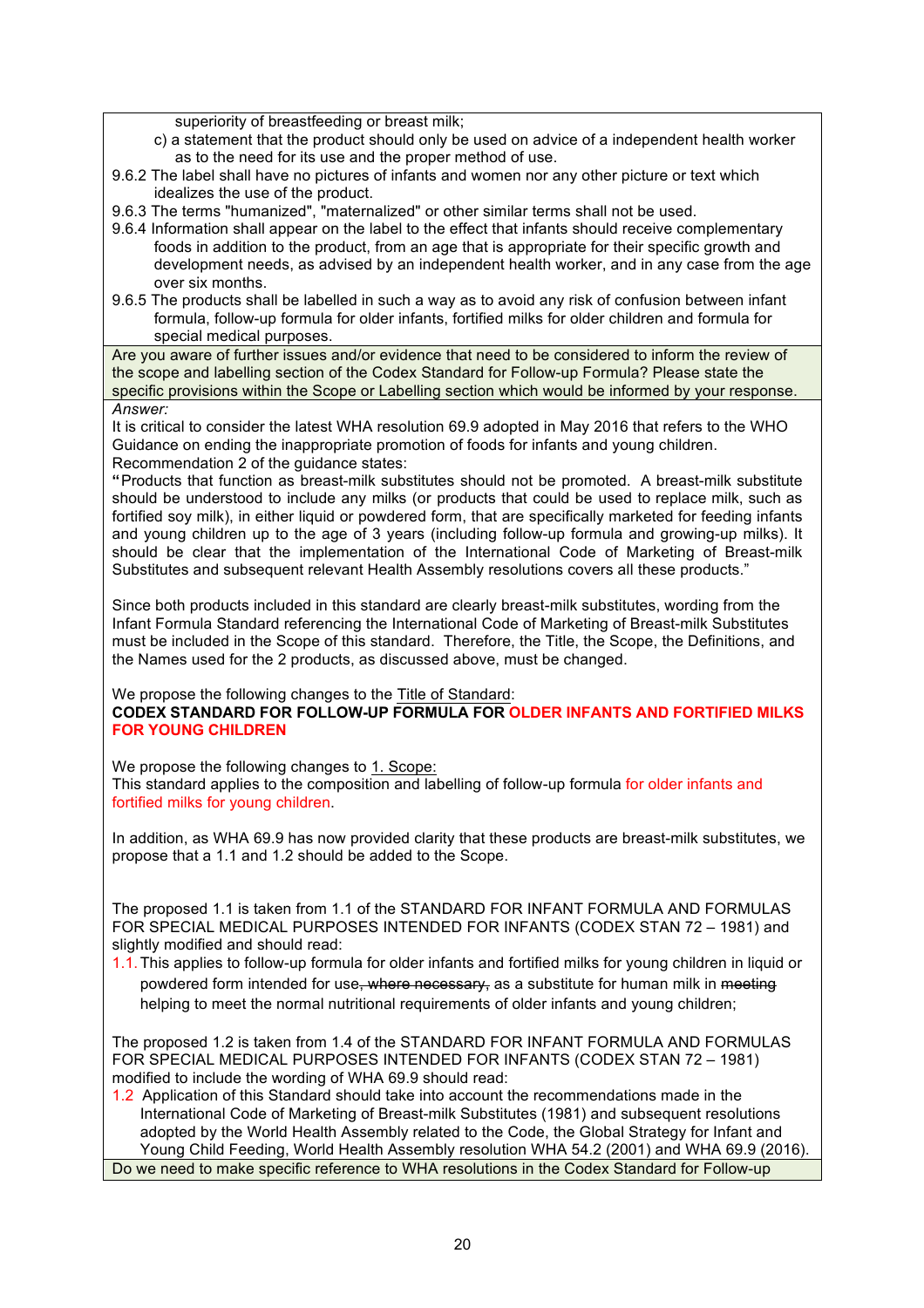Formula, and if so, how and where? For example in the Scope and Labelling sections.

#### *Answer:*

Yes, references should be made to relevant WHA resolutions as these have been adopted at the global level and give substance to the text contained in the Codex Standard and Codex is required to base its standards on relevant resolutions of the mother bodies, in this case WHO's decision making body.

Thus we above we strongly believe that the Scope should include reference to WHA resolutions and propose the addition of a 1.2 to the Scope taken from 1.4 of the STANDARD FOR INFANT FORMULA AND FORMULAS FOR SPECIAL MEDICAL PURPOSES INTENDED FOR INFANTS (CODEX STAN 72 – 1981) modified to include the wording of WHA 69.9 that reads (see previous comment):

1.2 Application of this Standard should take into account the recommendations made in the International Code of Marketing of Breast-milk Substitutes (1981) and subsequent resolutions adopted by the World Health Assembly related to the Code, the Global Strategy for Infant and Young Child Feeding, World Health Assembly resolution WHA 54.2 (2001) and WHA 69.9 (2016).

Please comment on how CCNFSDU should 'give full consideration' to Resolution (A69/A/CONF./7 Rev 1) for 'Ending inappropriate promotion of foods for infants and young children' and the associated technical guidance document. Please be specific in your response and comment on what aspects of the resolution or guidance should be captured within the Standard for Follow-up Formula and within what subsection it should be reflected.

#### *Answer:*

CCNFSDU should 'give full consideration' to Resolution (A69/A/CONF./7 Rev 1) for 'Ending inappropriate promotion of foods for infants and young children' and the associated technical guidance document as this is a resolution adopted by the decision-making body of WHO that is attended by delegations from all WHO Member States and focuses on a specific health agenda. As the WHO is one of the mother bodies of Codex Alimentarius, its resolutions must be taken up into Codex Committee's text. The guidance that forms part of WHA resolution 69.9 must be incorporated into this standard while it is open for review. The standard must therefore clearly state that the 2 products included in this standard are now considered to be breast-milk substitutes and must therefore follow the International Code of Marketing of Breast-milk Substitutes and subsequent resolutions. It would be totally unacceptable for this standard not to ensure that it is in line with the decision made by the World Health Assembly. Just as the STANDARD FOR INFANT FORMULA AND FORMULAS FOR SPECIAL MEDICAL PURPOSES INTENDED FOR INFANTS CODEX STAN 72 – 1981 has recognised the International Code of Marketing of Breastmilk Substitutes and that the products under the standard must comply, so to must this standard based on WHA69.9.

Therefore, as with the Infant Formula standard, the applicable place is within the Scope of the standard, where we recommend the text should read:

- 1.1 This applies to follow-up formula for older infants and fortified milks for young children in liquid or powdered form intended for use, as a substitute for human milk in helping to meet the normal nutritional requirements of older infants and young children.
- 1.2 Application of this Standard should take into account the recommendations made in the International Code of Marketing of Breast-milk Substitutes (1981) and subsequent resolutions adopted by the World Health Assembly related to the Code, the Global Strategy for Infant and Young Child Feeding, World Health Assembly resolution WHA 54.2 (2001) and WHA 69.9 (2016)

It is also the reason that 9.6 must be replaced in the standard to include the following from the Infant Formula standard:

9.6 Additional Requirements:

The products covered by this standard are not breast-milk substitutes and shall not be presented as such.

- 9.6.1 Labels should not discourage breastfeeding. Each label shall have a clear, conspicuous and easily readable message which includes the following points:
- 9.6 Additional Labelling Requirements:
- 9.6.1 Labels should not discourage breastfeeding. Each label shall have a clear, conspicuous and easily readable message which includes the following points:
	- a) the words "important notice" or their equivalent;
	- b) the statement "Breast milk is the best food for your baby" or a similar statement as to the